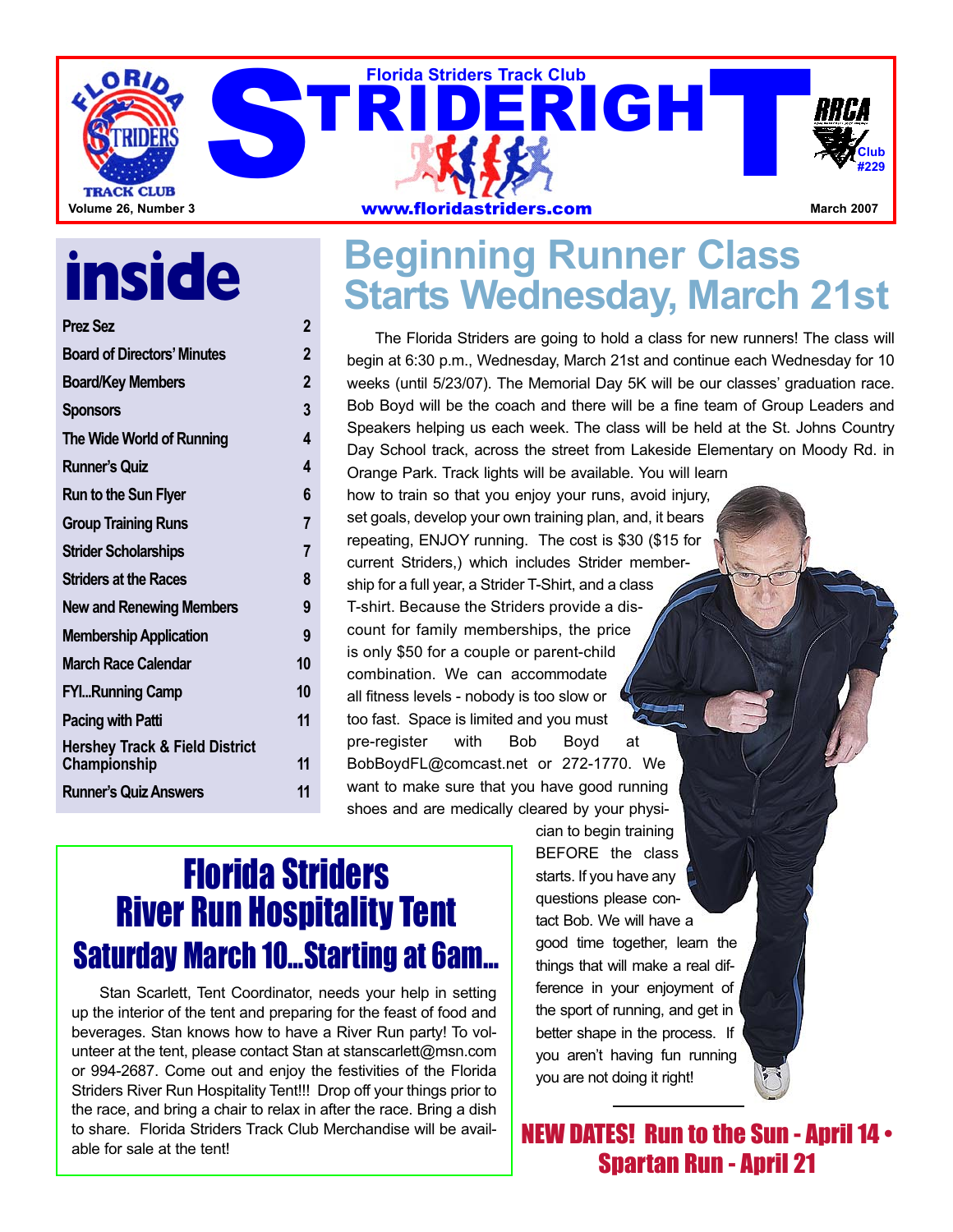

## By Dave Bokros Prez Sez

Have you a good story to tell? I know that we have many eager members that would like to contribute. If you have a story you think is interesting that you would like to see in the StrideRight put those words on paper and get them to Trish!

Our membership is so passionate about running that I know there are many budding writers out there that could share a good story that others can relate to, or maybe just recap an interesting event. Did you travel to a race, lately, and have a great time? It doesn't have to be Boston, or New York, or even a marathon! Even those of us who regularly run long mileage appreciate those obscure runs that you stumble on while on vacation, or while away on business that you just enter on a whim. I sat in a downpour in Columbus, Ohio on July 4th 2006 to run a 5k that I had never heard of. Soaked to the skin,

the race ran through an old part of Columbus that was full of stone mansions from the mid 1800's to early 1900's. I set a personal record and also met an interesting fellow runner that spends his winters in Jacksonville!

When you are traveling, look for events in your area. If you have to travel for business, go on the internet or call the Road Runner's Club of America and find a local group run. Runners are almost always welcoming and eager to meet runners from different areas.

If you do, and you have an interesting experience or you run in a place that strikes you as memorable, even if it turns out to be something you wouldn't repeat, we would all love to hear about it!

Enjoy the cool weather, and tell us a good story!

See you on the road!

## **Board of Directors' Minutes 2/13/2007**

Dave Bokros called the meeting to order at 7:06 p.m. Directors present were Dave Bokros, John Metzgar, Denise Metzgar, Terry Sikes, David Kelly, Glenn Hanna, Kim Lundy, Jay Birmingham, Kellie Howard.

**Minutes:** No changes to the January minutes.

**Treasurer's Report:** The January Treasurer's report was filed as written.

**Florida Striders 2007 Approved budget:** Dave Bokros noted that the budget that was published in the January StrideRight was titled as 2007 Proposed Budget when, in fact, it was the approved budget that was voted on by the board. The title was not changed on the Excel spreadsheet when it was saved as the approved budget at the December meeting. A motion was formed to correct the error in the minutes and not waste a full page of the StrideRight on the budget in the March newsletter. The motion was seconded and carried unanimously. The budget published in the January Strideright is the approved budget for 2007. The document was mistitled, but otherwise correct.

**Memorial Day 5k Proposed budget:** Dave Bokros presented the proposed budget for the 2007 Memorial Day 5k. Kellie Howard moved to accept the budget as it was presented, Jay Birmingham seconded the motion and the Memorial Day 5k Budget was accepted as presented.

**Sponsorship levels for Grand Prix races:** Dave Bokros presented a proposal to standardize sponsorship levels for the three Grand Prix races (River Road Resolution 5k, Run To The Sun, and Memorial Day 5k). The proposal outlined sponsorship levels with three main categories: Title Sponsor, Presenting Sponsor, and Gold Level Sponsor.

Title Sponsor for a Grand Prix race would require **Continued on page 5**

**\*Dave Bokros** . . . . . . .(H) 545-4538 email: DBokros@comcast.net **Vice President: \*John Powers** (H) 264-8026 . . . . . . . .(W) 354-1221x111 email: john.powers@floridapowertrain.com **Treasurer: \***George Hoskins . . . . .(H) 264-4372 email: ghoskins@bellsouth.net **Secretary:** \* Vicky Connell . . . . . .(H) 276-0193 email: VickyJC@comcast.net **E-News Coordinator** \*Lillian Lawless . . . . . .(H) (302) 477-0373 email: lalawless@verizon.net **River Road Resolution 5K Director: Bob Boyd** (H) 272-1770 . . . . . . . .(W) 272-1770 email: BobBoydFL@comcast.net **Membership Director/Newsletter Circulation Manager:** Mike Mayse . . . . . . . . .(H) 777.6108 email: FloridaStriders@comcast.net **Equipment Director & Webmaster:** JD Smith . . . . . . . . . . .(H) 264-1673 email: smithj53@bellsouth.net **Photographer:** Vanessa Boyd . . . . . . .(H) 272-1770 email: vanessaboydFL@comcast.net **Pacing by Patti Columnist:** \*Patti Stewart-Garbrecht........(H) 541-1303 email: epstewart2002@yahoo.com **Children's Run Coordinator:** Vanessa Boyd . . . . . . .(H) 272-1770 email: vanessaboydFL@comcast.net **Social Coordinator:** \*Glenn Hanna . . . . . . . (H) 777-9351 email: ghanna3@bellsouth.net **Directors at Large:** \*Patti Stewart-Garbrecht........(H) 541-1303 email: epstewart2002@yahoo.com \*John DeAntonis . . . . .(H) 264-3541 email: johnnydee1@comcast.net \*Mike Ford . . . . . . . . . .(H) 406-2989 email: forddog92@hotmail.com \*Terry Sikes . . . . . . . . .(H) 384-7194 email: terrysikes@aol.com \*Jay Birmingham . . . . .(H) 612-2357 email: jaygreatheart@aol.com \*Kim Lundy . . . . . . . . .(H) 213-0250 email: woodski135@aol.com \*Kellie Howard . . . . . .(H) 732-7377 email: kellski@comcast.net \*John Metzgar . . . . . . .(H) 215-9440 email: weluv2run@aol.com \*Denise Metzgar . . . . .(H) 215-9440 email: weluv2run@aol.com \*David Kelly . . . . . . . . .(H) 278-7342 email: davidk2301@yahoo.com \* Sharon Pentaleri . . . .(H) 389-6271 email: sharon@pentaleri.com **Hog Jog Director:** Steve Bruce ........ (H) 728-7759 email: stevebruce@comcast.net **River Run Hospitality Tent Coordinator:** Stan Scarlett . . . . . . . .(H) 994-2687 email: stanscarlett@msn.com **RRCA Southern Region Director:** Ken Bendy . . . . . . . . . .(H) 278-2926 email: kbendy@aol.com **North Florida RRCA Representative:** Mike Bowen . . . . . . . . .(H) 850-308-1953 email: michael.s.bowen@gmail.com **Run to the Sun Director:** \*Gary Hallett . . . . . . . . .(H) 292-2793 email: ghall32447@aol.com **Strider "Person" Coordinator for Races:** Al Saffer . . . . . . . . . . . .(H/W) 665-6996 email: saffat@jea.com **Scholarship Coordinator** Tom Sullivan . . . . . . . . .(H) 298-3220 email: msull10166@cs.com **StrideRight Editor**

**2005-2006 Board of Directors & Key Members** (Board Members marked with an \*) **President/Memorial Day 5K Director:**

Trish Kabus . . . . . . . . .(C) 343-5181 email: striderightedit@aol.com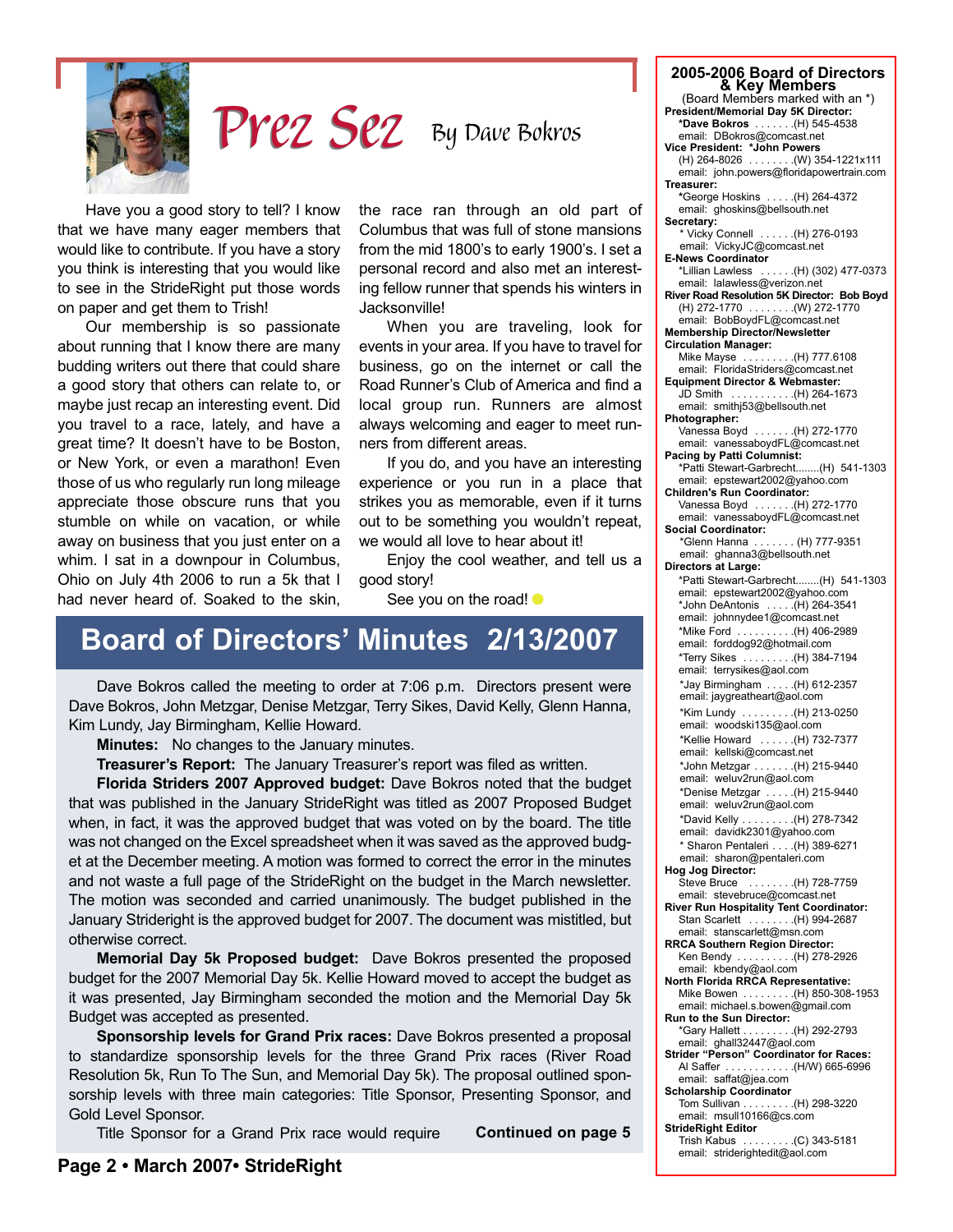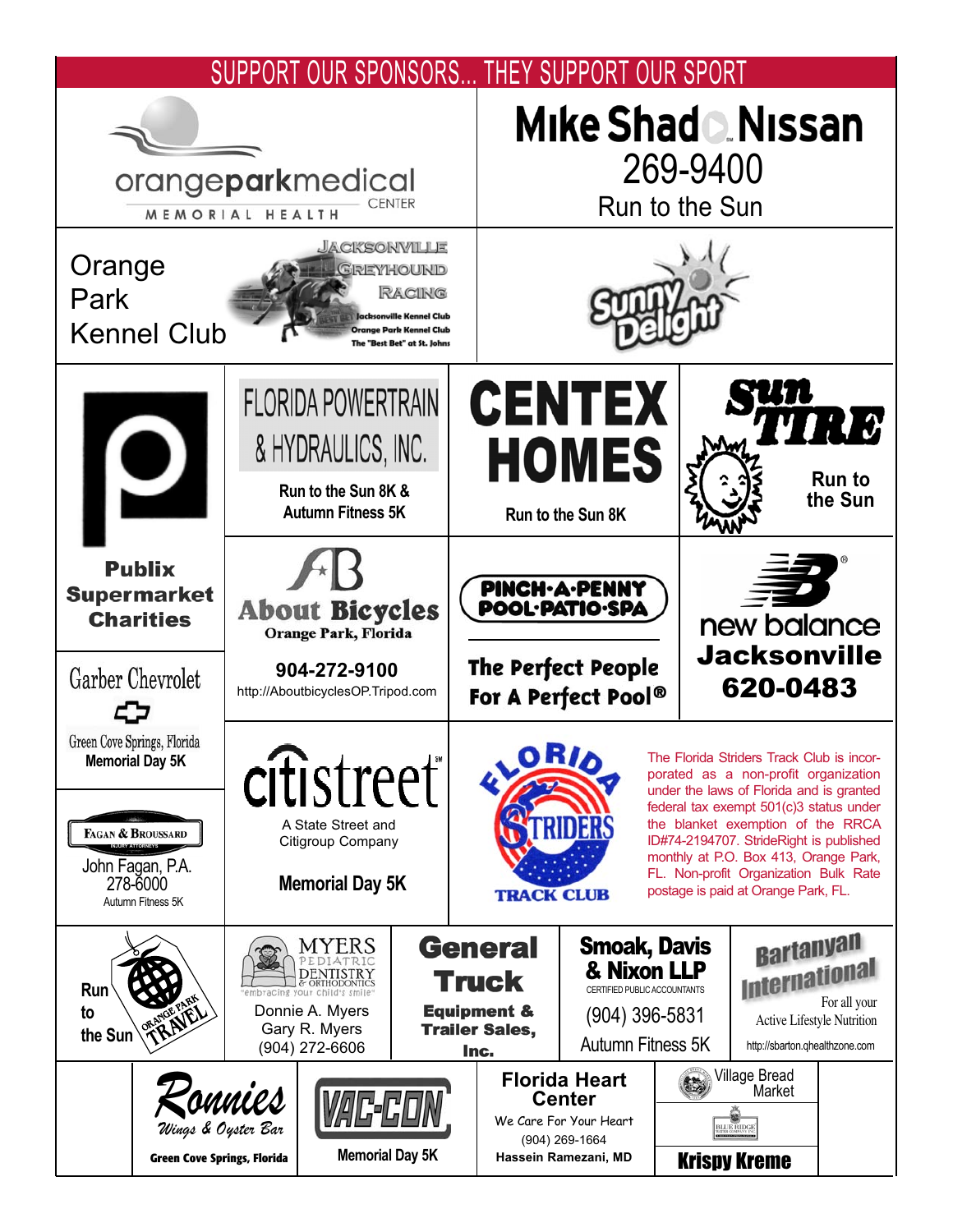# **Running with the Animals**

Runners from the Colorado Mesa High Altitude Running Camp had just emerged from the Great Sand Dunes. Weary and covered with sand, we were indulging in our twice-weekly showers at the Community Center in Blanca, when I was approached by director Lawrence Pacheco.

"Jay," he said earnestly, "we need your help."

Three relays of Native American runners were working their way—at a pace of 40 miles per day—from Northern Canada to a solemn gathering in South-Central Mexico in August of 1997. A van loaded with runners would drop a runner at roadside. He awaited a "teammate" who was running southward with a Sacred Staff.

The Atlantic Team and the Pacific Team were on schedule; the Central Team was two days behind and exhausted. Replacements had not arrived and the Sacred Staff was due in Taos the next evening..

"We can help," I said. I recruited ten runners from Dana College, Nebraska, to cover the 80 miles from Ft, Garland, CO, to Taos, NM. Two teams would tackle 40 miles each—a morning team and an afternoon team.

We returned to Blanca before dawn the next morning to be readied and to bless the Sacred Staff. About twenty of us gathered in a large circle. A five-foot tall, wiry, 50-year-old Native American woman with mahogany skin, arms scarred from ritual cuts, unwrapped the Sacred Staff which had spent the night shrouded in a deerskin. The club-like staff, nearly three feet long, was adorned with feathers, bits of fur, fragments of bone, and five ribbons: Red for the sun, brown for animals, green for plants, blue for the water and white for the sky.

She intoned a prayer and requested strength for each runner who would carry the staff southward.

"Those who carry the Staff will run with the animals," she said. "You will see the earth and the flowers and the insects and realize that we are all One. Hawks will fly with you, deer and elk will appear next to you."

A half-dozen Indians, exhausted, and looking forward to a day of rest, nodded. The college kids glanced at each other and nodded, skeptical. We are runners. We will do this thing.

A braid of plant fibers was ignited in a bowl, creating a pungent smoke. We passed the bowl around the circle and wafted the smoke—designed to protect us on our journey toward our faces and over our heads.

As the sun broke over the Sangre de Christo Mountains the first of our runners headed toward Taos. Pinned to our shirts were the five ribbons.

We each ran one-mile or two-mile legs, rotating through our forty miles, eight miles each.. We told Lawrence we could cover the 80 miles in ten hours and reach Taos by 5 P.M.

Angie, Ryan, Ben, Max, and I made good on our pledge by noon we were at the New Mexico border. Our relief crew arrived off the Mesa, just in time. Without pause, the Staff flowed over the ground, hand to hand. Matt, Evan, Bob, Emily, and Mandy attacked the steep hills of the second 40 miles.

### **The Wide World of Running By Jay Birmingham**

With five miles to go, all ten of us began running extra distance, wanting to share the excitement and accomplishment.

Ben and Max ran the final mile together, holding the Staff high, entering Taos and stopping at a large park. Over a hundred Native Americans gathered around us as we circled to repeat the morning's ceremony. We honored the four winds, blessed the Staff, and wrapped it in deerskin for the night.

We returned to camp, ate a simple meal of beans, rice, and cornbread, and adjourned to the campfire ring. The stars, as always, were spectacular. The mood was subdued. The usual joking and singing was replaced with introspection.

Whether carrying the Staff improved our powers of observation or whether there was truly magic in the day, we all had unusual encounters with animals. Some, who had never seen a jackrabbit, saw them—ran with them. Hawks had dipped and soared, skreeing their support. Wild horses had run off the mesa and down to the highway. Elk crossed the road in front of us. Some had seen antelope and badgers. Others saw deer and rock squirrels. Prairie dogs and lark buntings chirped encouragement. Sagebrush and sweet clover filled our nostrils; sunflowers and asters brightened our path.

As we recounted our experiences of the day, we realized—some for the first time—that running is spiritual as well as athletic. Movement is purposeful as well as without purpose. Running for something besides ourselves had expanded our vision.

Coach Percy Cerruty once wrote, "No one ever failed because of a lack of Spirit. They failed because they were a poor vessel for that Spirit."

On that August day in the desert southwest, we all became better vessels.

*Jay Birmingham has coached children and adults for over forty years in Ohio, Colorado, Nebraska, and Florida. He is head cross country and track coach at St. Johns Country Day School.*

### **Runner's Quiz** *By Jay Birmingham*

- 1. Which is longer, 8 km or 5 miles?
- 2. What is wrong with calling 1600 meters a mile?
- 3. How much longer than 3 miles is 5000 meters?
- 4. What is the standard adjustment to convert a hand-held
- stopwatch time to its fully-automatic time equivalent?
- 5. How far is the Comrades Marathon in South Africa?

**See page 10 for the answers**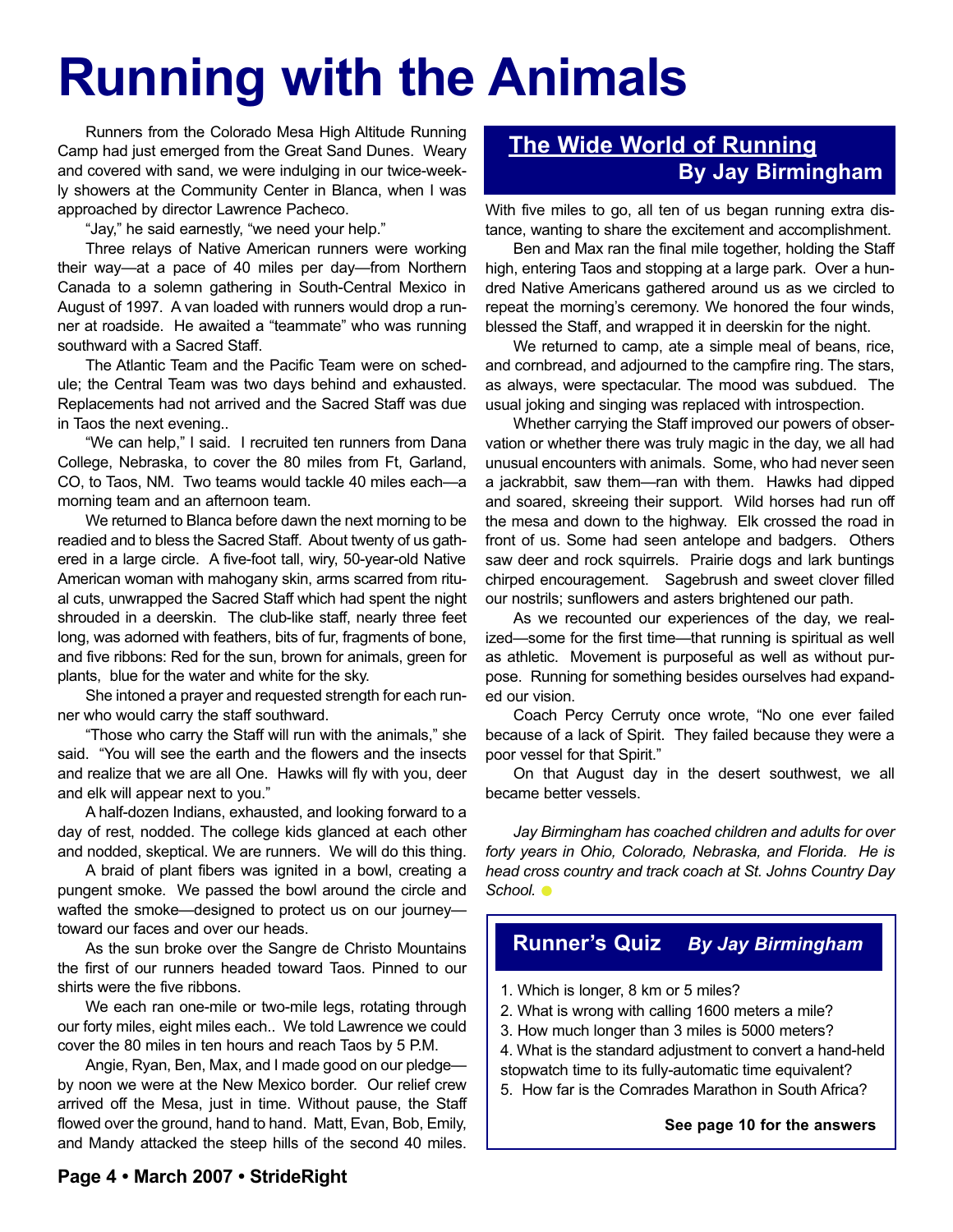#### **MINUTES**

#### Continued from page 2

financial support in the amount of \$5,000

Annually from the sponsor, in return for which the Sponsor has their company name incorporated in the race title, plus premier exposure on the Strider and race websites, and the Company name as part of the race logo. Other benefits are the usual logo on all flyers and company logo or name on a race banner that would be displayed below the race clock at the finish line.

Presenting Sponsor would require financial support in the amount of \$2500 annually form the sponsor for the race they would like to sponsor. The sponsor would then be listed on the race logo as presenting sponsor, have their company logo or name on a vertical banner alongside the finish line, and have the company logo or name prominently featured on the race flyer, web site, etc.

Gold Level Sponsor: Company logo on side 2 of the race flyer, Company logo or name on the back of race T-shirts, logo or name featured on the race web site, literature in race packets, etc.

Jay Birmingham pointed out that the word 'ad' was used in the outline of sponsorship levels in place of the word 'logo'. Dave Bokros noted the error and agreed that the word should be changed to 'logo'.

Dave pointed out that many of our sponsors have been faithful through the years and that these guidelines would not be used in an attempt to go back to our loyal sponsors in an attempt to raise the amount of financial support that these sponsors would have to contribute to continue to receive the exposure that they currently receive, and that the relationships be maintained with these current sponsors in the spirit with which these sponsors have always supported the Florida Striders Track Club and our work within the community. The guidelines are for use going forward by the sponsorship committee to approach large corporations in the attempt to gain larger sponsorship for our races in the coming years.

Kellie Howard moved to accept the sponsorship guidelines with the change of the word 'ad' to the word 'logo'. Jay Birmingham seconded the motion and it passed Unanimously.

**Social Update:** Next social will be the Barracuda's hockey game Friday February 23rd at the Jacksonville Coliseum. Suggestions for future socials included outings at Ichetucknee to meet at the take out point and run to the springhead on the trails and tube down the river. Other suggestions for dinner socials included dinner out at local restaurants with banquet rooms, the Memorial Day 5k Volunteer Appreciation Party and social to be held on May 28th on the day of race at the Lighthouse at Fleming Island.

Discussion of the annual picnic followed with no firm discussion on the date and time.

**Fat Tuesday Two-Miler support:** Dave Bokros presented the sponsorship levels for the Fat Tuesday Two Miler provided by JTC Running. The Florida Striders elected to support this race in 2006 at the \$500.00 level. Kim Lundy moved that we support the race again at this level. The motion was seconded By John Metzgar and passed unanimously. Dave Bokros also displayed a copy of the poster that was produced for the race and will be for sale at the event with all proceeds

going to support Habitat for Humanity for the rebuilding of the areas affected by hurricane Katrina. It was also mentioned that JTC Running was exploring the idea of making this an annual event going forward and that as the need for money in the Katrina affected area diminishes that the proceeds be shifted to local HabiJax for use in the Jacksonville area.

**Grand Prix Race fee increase:** Dave Bokros recommended that we raise the pre-registration entry fees for the Grand Prix races by one dollar. Discussion over the various reasons for the increase ensued. Jay Birmingham noted that in the Memorial Day 5k race budget there was a projected race profit of \$4,807.37. Jay also noted that the clubs mission is not to become a money making entity but to use the money raised by the races and sponsorships to continue to benefit the community through the children's run/walk programs, child and adult running education and other ways to promote active, healthy lifestyles within our community. John Metzgar pointed out that we draw a lot of families to our events and that for a family, registering everyone in the family to run a race could become cost-prohibitive for a family which would move the Striders away from the intent to promote healthy activity for the entire family. It was also mentioned by John Metzgar that if there were any way to make the races less expensive to promote family running that we explore that option instead. Kellie Howard moved that we keep the race entry fees as they are for the coming race cycle and discuss other options for the next year and revisit after the Race season is over. The motion was seconded and passed.

#### **General Discussion:**

John Metzgar suggested that we explore the possibility of discounts for pre-registration of families who register three or more runners.

Denise mentioned that there are many unclaimed race awards at 1st Place Sports from Strider races and wanted to know if they could be recycled or reused for other races. Dave Bokros said that most race director usually donate the surplus awards that aren't claimed to organizations such as Special Olympics which can reuse the base plaques and awards in various games and that he would contact the race directors to remind them to retrieve their surplus awards from 1st Place Sports.

Jay had no comment and excused himself for another engagement.

Kellie mentioned that, to her knowledge, all of the schools that we need to get the scholarship information currently have this information and that we are just awaiting applications.

Terry Sikes had no comment.

Glenn Hanna asked about ChampionChips and where to get them. John and Denise pointed out that they could be purchased at 1st Place Sports or on line.

Kim Lundy had no comment.

Kelly Howard moved to adjourn at approximately 8:15 pm, Kim Lundy seconded the motion and it was carried by a unanimous vote.

Respectfully submitted,

Dave Bokros, Florida Striders Track Club compiled with note from John Metzgar.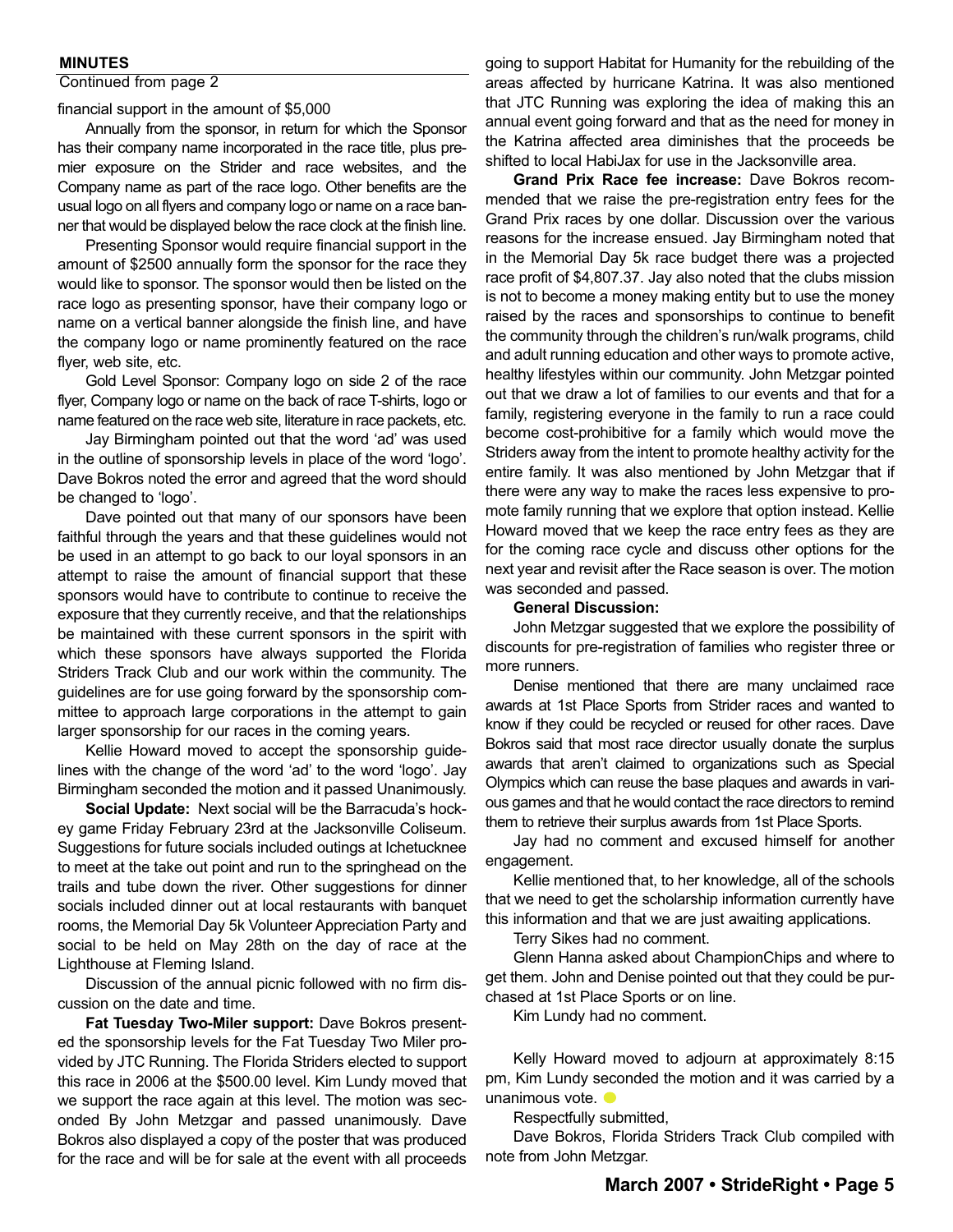

or check out our website at www.floridastriders.com

pate – please line up according to your ability. **8K Finish –** Once you have finished the race, make sure you leave your ChampionChip with one of our Finish Line volunteers. **Fun Run Start -** The one mile run begins in the grassy area on the East side of the Kennel Club. Runners will be sent in waves to ensure a smooth beginning. **Fun Run Finish –** The Fun Run finishes on the same Finish Line as the 8K. Many runners come through in a short period of time – please collect your ribbon and proceed out of the chute area as quickly as possible to prevent runners from backing up. **Packet Pickup –** available at any 1st Place Sports (indicate pickup preference on entry form). • Thursday, April 12th 10:00am - 6:00pm • Friday, April 13th 10:00am – 6:00pm • Day of Race pick up available beginning at **Fun Run –** This is a free event and a great opportunity for your school to raise money. All finishers will receive a ribbon and over \$1500 will be awarded to schools based on participation. All participants must complete an entry form prior to the race. **PLEASE ARRIVE AT THE RACE NO LATER THAN 8:45 AM TO ALLOW TIME TO REGISTER AND GET TO THE START LINE BEFORE THE RACE STARTS**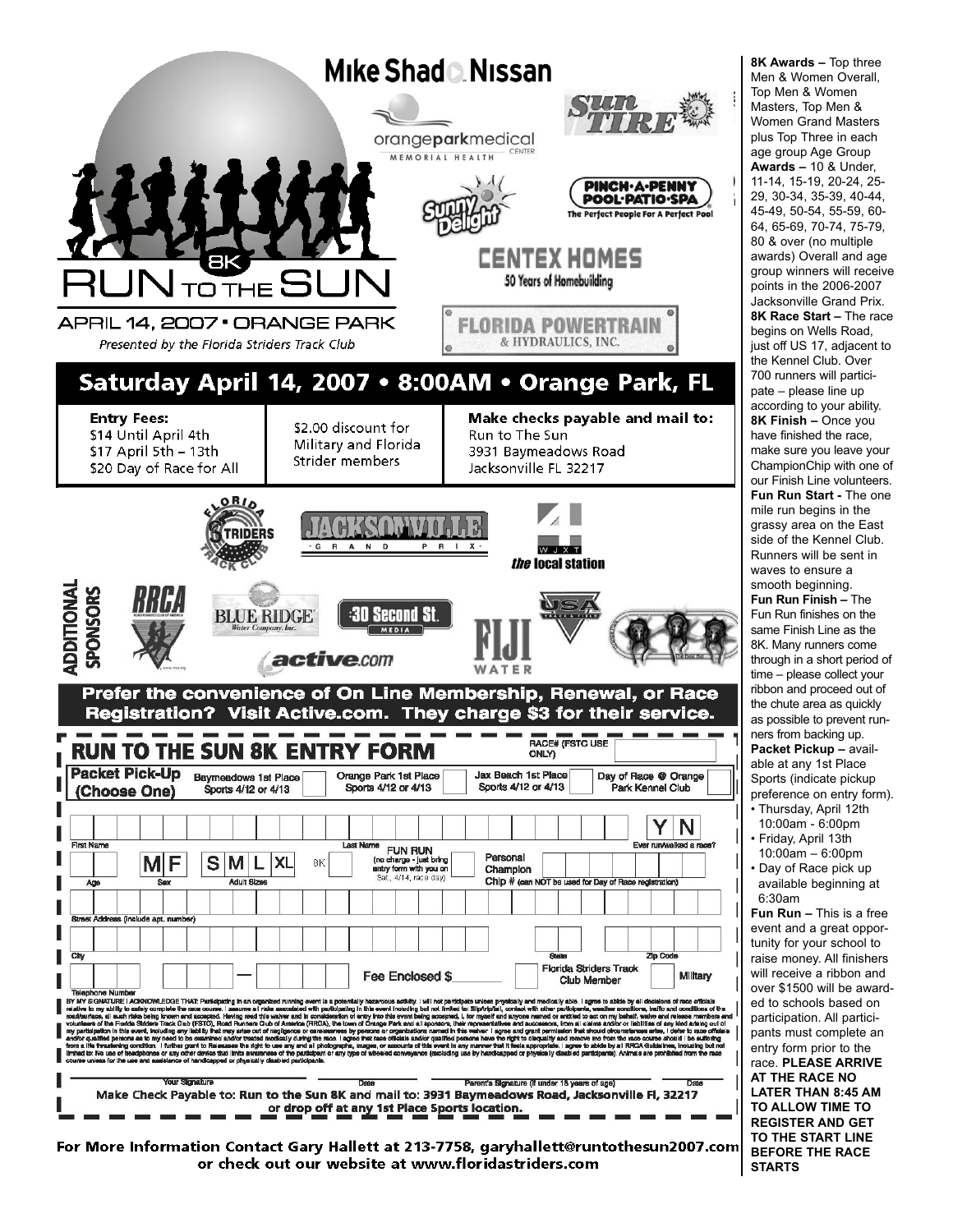| <b>GROUP TRAINING RUNS</b> |                 |                          |                                          |                                       |
|----------------------------|-----------------|--------------------------|------------------------------------------|---------------------------------------|
| <b>DAY</b>                 | <b>TIME</b>     | <b>DISTANCE</b>          | <b>JACKSONVILLE AREA</b>                 | <b>CONTACT</b>                        |
| <b>Sunday</b>              | $6:30$ AM       | 5 to 10 Miles            | <b>Atlantic Beach</b>                    | <b>Bill or Dot Mitchell</b>           |
|                            |                 | Various pace             | <b>Sea Turtle Inn</b>                    | (904) 241-0331                        |
|                            |                 | groups                   |                                          | mitd0005@mac.com                      |
| <b>Sunday</b>              | 6:30 AM         | 6 to 20 Miles            | <b>Orange Park Sun Tire</b>              | Dave Bokros at DBokros@comcast.net or |
|                            |                 | <b>Various pace</b>      | <b>Blanding Blvd.</b>                    | 904-545-4538                          |
|                            |                 | groups                   |                                          |                                       |
| <b>Sunday</b>              | 7:00 AM         | 10 to 15 Miles           | <b>Jacksonville</b>                      | <b>Wendy Patterson</b>                |
|                            |                 | Moderate pace            | Jewish Community Alliance (904) 237-4100 |                                       |
|                            |                 |                          | 8505 San Jose Blvd.                      | wenrex@comcast.net                    |
| <b>Sunday</b>              | 10:00 AM        | 3-8 Miles                | <b>Ponte Vedra</b>                       | Craig O'Neal (904) 568-4825           |
|                            | <b>Seasonal</b> | <b>Trail Run</b>         | <b>Guana State Park</b>                  | charityrunningcoach@yahoo.com         |
| Sunday                     | 7:00 AM         | $7.5$ Miles              | <b>Super WalMart (NE corner)</b>         | Kay Womack (904) 215-8656             |
|                            |                 | <b>Black Creek Trail</b> | <b>Fleming Island</b>                    | kaywoma@hotmail.com                   |
| <b>Monday</b>              | 5:30 PM         | <b>6 Miles</b>           | <b>Jacksonville</b>                      | Danny Weaver (904) 287-5496           |
|                            |                 |                          | Downtown Bridges Charthouse Restaurant   |                                       |
|                            |                 |                          | parking lot                              |                                       |
| <b>Tuesday</b>             | 6:30 PM         | $5+$ miles               | <b>Ponte Vedra Beach</b>                 | Craig O'Neal (904) 568-4825           |
|                            |                 |                          | <b>Sawgrass Village</b>                  | charityrunningcoach@yahoo.com         |
| Weds.                      | 6:30 PM         | <b>Interval Training</b> | <b>Orange Park, St. Johns</b>            | Dave Bokros at DBokros@comcast.net or |
|                            |                 |                          | <b>Country Day Track</b>                 | 904-545-4538                          |
|                            |                 |                          | <b>NEW! Use main gate on</b>             |                                       |
|                            |                 |                          | <b>Doctor's Lake Drive and</b>           |                                       |
|                            |                 |                          | park in the parking lot                  |                                       |
|                            |                 |                          | near the athletic field                  |                                       |
| Weds.                      | 5:30 PM         | <b>Interval Training</b> | <b>Jacksonville</b>                      | Danny Weaver (904) 287-5496           |
|                            |                 |                          | <b>Bolles School</b>                     |                                       |
|                            |                 |                          | San Marco Blvd.                          |                                       |
| Weds.                      | 6:00 PM         | 6.2 Miles                | <b>Jacksonville</b>                      | Doug Tillett (904) 388-6139           |
|                            |                 | Easy pace                | <b>Boone Park Riverside</b>              | douglastillett@hotmail.com            |
| <b>Thursday</b>            | 6:30 PM         | 5 Miles                  | <b>San Marco/Largo Park</b>              | Doug Tillett (904) 388-6139           |
|                            |                 | Varied pace              | <b>Corner of Naldo and</b>               | douglastillett@hotmail.com            |
|                            |                 |                          | Largo                                    |                                       |
| <b>Saturday</b>            | 7AM             | $7+$ miles               | <b>Ponte Vedra Beach</b>                 | Craig O'Neal (904) 568-4825           |
|                            |                 |                          | <b>Sawgrass Village</b>                  | charityrunningcoach@yahoo.com         |

### **2007 Florida Striders Track Club Annual \$1,000 College Scholarships Available**

Eligibility Requirements:

- Must be a resident of Northeast Florida for the past two years.
- Must be a graduating high school senior.
- Must be a runner or active in track and field events.
- Please be advised that NCAA regulations may prohibit you from accepting this scholarship if you attend college/university on an athletic scholarship.

#### ENTRY DEADLINE: Applications must be received by March 31, 2007 A complete application should include:

- 1 This form completed (4 pages, including items I through X)
- 2 Essay about your running (item IX)
- 3 Two (2) recommendations
- 4 High school transcript (if desired, not required)  $\bullet$

Please return the complete application to (prior to March 31, 2007):

Florida Striders Track Club Scholarship Applications P. O. Box 413 Orange Park, FL 32067-0413

Sorry, no e-mailed applications accepted.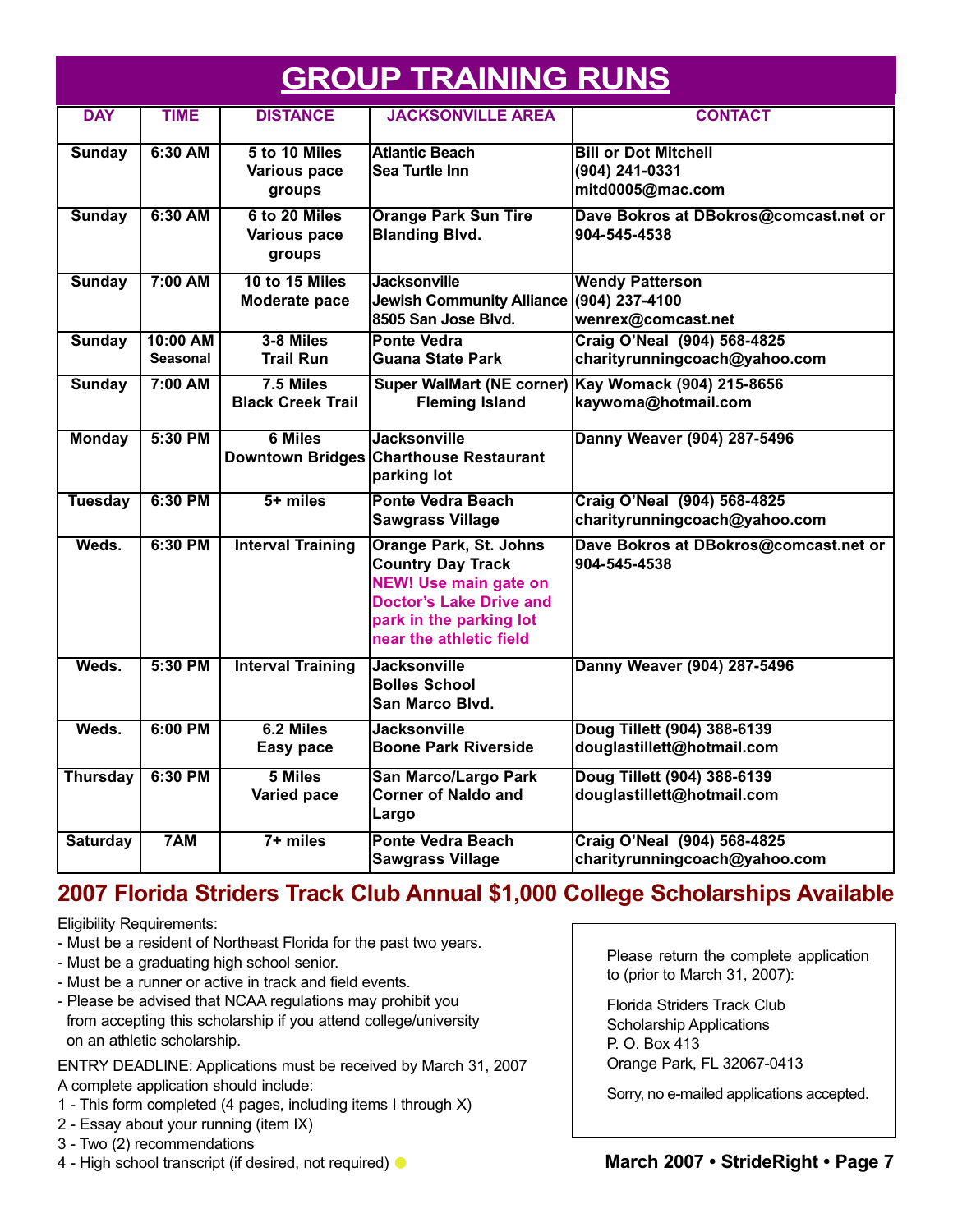# *RACE RESULTS AL LINE / QUES*<br>To get your race results published, email epstewart2002@yahoo.com<br> **RACE RESULTS**

| John Steinberg<br>27:06<br>2nd Overall Male<br><b>St. Augustine</b><br>Kimberly Lundy<br>27:07<br>1:03:16<br><b>January 27, 2007</b><br><b>Jerry Hiatt</b><br>John Metzgar<br>27:10<br>15:48<br>3rd A/G<br>Michela Tavolieri<br><b>Masters Male</b><br>Justin Jacobs<br>27:1<br>16:07<br>2nd A/G<br>Giovanna Orara<br>David Bonnette<br>1:07:11<br>2nd A/G<br>John Metzgar<br>17:03<br>3rd A/G<br>27:19<br>Patti Stewart-Garbrecht 1:07:12<br>Len Ferman<br>Angela Tavolieri<br>27:26<br>3rd A/G<br><b>Orestes Gutierrez</b><br>18:00<br>Kim Anthony<br>2nd Open Female<br>18:03<br>David Bonnette<br>Clydesdale Winner<br>1:08:41<br>1st A/G<br><b>Bruce Holmes</b><br>18:33<br>27:41<br>1:10:12<br>Page Ramezani<br>1st A/G<br><b>Steven Beard</b><br>1st A/G<br>Jacob Gladding<br>19:11<br>2nd A/G<br>28:07<br><b>Bruce Holmes</b><br><b>Stan Scarlett</b><br><b>Bernie Candy</b><br>1:11:11<br>2nd A/G<br>19:27 1st A/G PR<br>28:08<br>Mary Ann Brown<br><b>Bobby Green</b><br>1:11:56<br>3rd A/G<br>Patrick Gaughan<br>19:32<br>3rd A/G<br>28:14<br>1:13:39<br><b>Jack Hayes</b><br>Keith Poythress<br>Stephen Beard<br>19:32<br>2nd A/G<br>28:16<br>Dave Ohnsman<br>Lesley Jones<br>Del Conner<br>1:13:48<br><b>Bernie Candy</b><br>19:46<br>3rd A/G<br>Freddy Fillingham<br>28:26<br><b>Frank Frazier</b><br>1:14:20<br>1st A/G<br>20:01<br>29:44<br>David Ferman<br>John Aimone<br>2nd A/G<br>Raymond Ramos<br>1:14:34<br>20:02<br><b>Robert Walker</b><br>Susan Gostage<br>29:47<br>Regina Sooey<br>1:16:21<br>1st A/G<br>20:07<br>Gordon Slater<br>30:00<br>Kathy Murray<br>1:17:34<br>2nd A/G<br>Luke Steinberg<br>20:08<br>30:04<br><b>Robert Smith</b><br>Ken Bendy<br>Mary Ann Steinberg<br>1:19:18<br>1st A/G<br>30:29<br>1:19:50<br>20:19<br>Al Saffer<br>3rd A/G<br>Keith Poythress<br>Regina Taylor<br>20:32<br>Jennifer O'Brien<br>30:48<br>Thom Henkel<br>1:20:12<br>3rd A/G<br><b>Raymond Ramos</b><br>20:55<br>30:45<br><b>Everett Crum</b><br>1:20:24<br>1st A/G<br>Sam Gladding<br>Bo Holob<br>2nd A/G<br>20:57<br>3rd A/G<br>31:12<br><b>Frank Frazier</b><br><b>Terry Sikes</b><br>1:20:49<br>Mark Lay<br>Steve O'Brein<br>21:00<br>31:31<br><b>Steve Bruce</b><br>1:20:51<br><b>Shelly Hakes</b><br>21:21<br>31:32<br>David Stenberg<br>Norm Wyner<br><b>Celita Ricks</b><br>1:19:50<br>21:37<br>31:38<br><b>Thom Henkel</b><br><b>Shirley Henkel</b><br>Tom Zicafoose<br>1:23:20<br>21:45<br>1st A/G<br>Cathy Reidy<br>31:42<br>1:23:54<br>1st A/G<br>Elfrieda Wyner<br>Stephanie Griffith<br>21:50<br>32:02<br>1:24:06<br>Kathy Murray<br>Donna Hiatt<br>2nd A/G<br>Danny Weaver<br>Mary Ann Steinberg<br>21:52<br>3rd A/G<br>32:03<br>Paul Smith<br>1:24:23<br>3rd A/G<br><b>Kelly Minor</b><br>21:53<br>32:05<br>1:26:07<br>Regina Taylor<br><b>Bill Zipperer</b><br><b>Bob Kennedy</b><br>Paul Smith<br>22:08<br>1st A/G<br>32:24<br>Robin Zipperer<br>David Steinberg<br>1:27:39 2nd A/G<br>22:22<br>32:28<br>1:27:46<br>Lewis Buzzell<br>Sandra Shines<br><b>Gil Flores</b><br>22:23<br>32:32<br>3rd A/G<br>John Hirsch<br>1:28:13<br><b>Bill Gladding</b><br>Ginger Frazier-French<br>22:25<br>32:40<br>Tom Zicafoose<br>Mary Gladding<br>Dave Bokros<br>1:28:29<br>22:30<br>Dave Bokros<br>33:23<br><b>Burness Morris</b><br>John Bowsman<br>1:30:02<br>Craig Harms<br>22:56<br><b>Jack Stanley</b><br>33:38<br>Randy Pullo<br>1:30:28<br>1:30:44<br>23:21<br>34:02<br>Kent Smith<br>Danny Weaver<br><b>Patt McEvers</b><br>23;21<br><b>Trish Kabus</b><br>37:36<br>1:35:41<br>Simon Jacobson<br>Jonathon Lineberry |
|---------------------------------------------------------------------------------------------------------------------------------------------------------------------------------------------------------------------------------------------------------------------------------------------------------------------------------------------------------------------------------------------------------------------------------------------------------------------------------------------------------------------------------------------------------------------------------------------------------------------------------------------------------------------------------------------------------------------------------------------------------------------------------------------------------------------------------------------------------------------------------------------------------------------------------------------------------------------------------------------------------------------------------------------------------------------------------------------------------------------------------------------------------------------------------------------------------------------------------------------------------------------------------------------------------------------------------------------------------------------------------------------------------------------------------------------------------------------------------------------------------------------------------------------------------------------------------------------------------------------------------------------------------------------------------------------------------------------------------------------------------------------------------------------------------------------------------------------------------------------------------------------------------------------------------------------------------------------------------------------------------------------------------------------------------------------------------------------------------------------------------------------------------------------------------------------------------------------------------------------------------------------------------------------------------------------------------------------------------------------------------------------------------------------------------------------------------------------------------------------------------------------------------------------------------------------------------------------------------------------------------------------------------------------------------------------------------------------------------------------------------------------------------------------------------------------------------------------------------------------------------------------------------------------------------------------------------------------------------------------------------------------------------------------------------------------------------------------------------------------------------------------------------------------------------------------------------------------------------------------------------------------------------------------------------------------------------------------------------------------------------------------------------------------------------------------------------------------------------------------------------------------------------------------------------|
|                                                                                                                                                                                                                                                                                                                                                                                                                                                                                                                                                                                                                                                                                                                                                                                                                                                                                                                                                                                                                                                                                                                                                                                                                                                                                                                                                                                                                                                                                                                                                                                                                                                                                                                                                                                                                                                                                                                                                                                                                                                                                                                                                                                                                                                                                                                                                                                                                                                                                                                                                                                                                                                                                                                                                                                                                                                                                                                                                                                                                                                                                                                                                                                                                                                                                                                                                                                                                                                                                                                                                         |
|                                                                                                                                                                                                                                                                                                                                                                                                                                                                                                                                                                                                                                                                                                                                                                                                                                                                                                                                                                                                                                                                                                                                                                                                                                                                                                                                                                                                                                                                                                                                                                                                                                                                                                                                                                                                                                                                                                                                                                                                                                                                                                                                                                                                                                                                                                                                                                                                                                                                                                                                                                                                                                                                                                                                                                                                                                                                                                                                                                                                                                                                                                                                                                                                                                                                                                                                                                                                                                                                                                                                                         |
|                                                                                                                                                                                                                                                                                                                                                                                                                                                                                                                                                                                                                                                                                                                                                                                                                                                                                                                                                                                                                                                                                                                                                                                                                                                                                                                                                                                                                                                                                                                                                                                                                                                                                                                                                                                                                                                                                                                                                                                                                                                                                                                                                                                                                                                                                                                                                                                                                                                                                                                                                                                                                                                                                                                                                                                                                                                                                                                                                                                                                                                                                                                                                                                                                                                                                                                                                                                                                                                                                                                                                         |
|                                                                                                                                                                                                                                                                                                                                                                                                                                                                                                                                                                                                                                                                                                                                                                                                                                                                                                                                                                                                                                                                                                                                                                                                                                                                                                                                                                                                                                                                                                                                                                                                                                                                                                                                                                                                                                                                                                                                                                                                                                                                                                                                                                                                                                                                                                                                                                                                                                                                                                                                                                                                                                                                                                                                                                                                                                                                                                                                                                                                                                                                                                                                                                                                                                                                                                                                                                                                                                                                                                                                                         |
|                                                                                                                                                                                                                                                                                                                                                                                                                                                                                                                                                                                                                                                                                                                                                                                                                                                                                                                                                                                                                                                                                                                                                                                                                                                                                                                                                                                                                                                                                                                                                                                                                                                                                                                                                                                                                                                                                                                                                                                                                                                                                                                                                                                                                                                                                                                                                                                                                                                                                                                                                                                                                                                                                                                                                                                                                                                                                                                                                                                                                                                                                                                                                                                                                                                                                                                                                                                                                                                                                                                                                         |
|                                                                                                                                                                                                                                                                                                                                                                                                                                                                                                                                                                                                                                                                                                                                                                                                                                                                                                                                                                                                                                                                                                                                                                                                                                                                                                                                                                                                                                                                                                                                                                                                                                                                                                                                                                                                                                                                                                                                                                                                                                                                                                                                                                                                                                                                                                                                                                                                                                                                                                                                                                                                                                                                                                                                                                                                                                                                                                                                                                                                                                                                                                                                                                                                                                                                                                                                                                                                                                                                                                                                                         |
|                                                                                                                                                                                                                                                                                                                                                                                                                                                                                                                                                                                                                                                                                                                                                                                                                                                                                                                                                                                                                                                                                                                                                                                                                                                                                                                                                                                                                                                                                                                                                                                                                                                                                                                                                                                                                                                                                                                                                                                                                                                                                                                                                                                                                                                                                                                                                                                                                                                                                                                                                                                                                                                                                                                                                                                                                                                                                                                                                                                                                                                                                                                                                                                                                                                                                                                                                                                                                                                                                                                                                         |
|                                                                                                                                                                                                                                                                                                                                                                                                                                                                                                                                                                                                                                                                                                                                                                                                                                                                                                                                                                                                                                                                                                                                                                                                                                                                                                                                                                                                                                                                                                                                                                                                                                                                                                                                                                                                                                                                                                                                                                                                                                                                                                                                                                                                                                                                                                                                                                                                                                                                                                                                                                                                                                                                                                                                                                                                                                                                                                                                                                                                                                                                                                                                                                                                                                                                                                                                                                                                                                                                                                                                                         |
|                                                                                                                                                                                                                                                                                                                                                                                                                                                                                                                                                                                                                                                                                                                                                                                                                                                                                                                                                                                                                                                                                                                                                                                                                                                                                                                                                                                                                                                                                                                                                                                                                                                                                                                                                                                                                                                                                                                                                                                                                                                                                                                                                                                                                                                                                                                                                                                                                                                                                                                                                                                                                                                                                                                                                                                                                                                                                                                                                                                                                                                                                                                                                                                                                                                                                                                                                                                                                                                                                                                                                         |
|                                                                                                                                                                                                                                                                                                                                                                                                                                                                                                                                                                                                                                                                                                                                                                                                                                                                                                                                                                                                                                                                                                                                                                                                                                                                                                                                                                                                                                                                                                                                                                                                                                                                                                                                                                                                                                                                                                                                                                                                                                                                                                                                                                                                                                                                                                                                                                                                                                                                                                                                                                                                                                                                                                                                                                                                                                                                                                                                                                                                                                                                                                                                                                                                                                                                                                                                                                                                                                                                                                                                                         |
|                                                                                                                                                                                                                                                                                                                                                                                                                                                                                                                                                                                                                                                                                                                                                                                                                                                                                                                                                                                                                                                                                                                                                                                                                                                                                                                                                                                                                                                                                                                                                                                                                                                                                                                                                                                                                                                                                                                                                                                                                                                                                                                                                                                                                                                                                                                                                                                                                                                                                                                                                                                                                                                                                                                                                                                                                                                                                                                                                                                                                                                                                                                                                                                                                                                                                                                                                                                                                                                                                                                                                         |
|                                                                                                                                                                                                                                                                                                                                                                                                                                                                                                                                                                                                                                                                                                                                                                                                                                                                                                                                                                                                                                                                                                                                                                                                                                                                                                                                                                                                                                                                                                                                                                                                                                                                                                                                                                                                                                                                                                                                                                                                                                                                                                                                                                                                                                                                                                                                                                                                                                                                                                                                                                                                                                                                                                                                                                                                                                                                                                                                                                                                                                                                                                                                                                                                                                                                                                                                                                                                                                                                                                                                                         |
|                                                                                                                                                                                                                                                                                                                                                                                                                                                                                                                                                                                                                                                                                                                                                                                                                                                                                                                                                                                                                                                                                                                                                                                                                                                                                                                                                                                                                                                                                                                                                                                                                                                                                                                                                                                                                                                                                                                                                                                                                                                                                                                                                                                                                                                                                                                                                                                                                                                                                                                                                                                                                                                                                                                                                                                                                                                                                                                                                                                                                                                                                                                                                                                                                                                                                                                                                                                                                                                                                                                                                         |
|                                                                                                                                                                                                                                                                                                                                                                                                                                                                                                                                                                                                                                                                                                                                                                                                                                                                                                                                                                                                                                                                                                                                                                                                                                                                                                                                                                                                                                                                                                                                                                                                                                                                                                                                                                                                                                                                                                                                                                                                                                                                                                                                                                                                                                                                                                                                                                                                                                                                                                                                                                                                                                                                                                                                                                                                                                                                                                                                                                                                                                                                                                                                                                                                                                                                                                                                                                                                                                                                                                                                                         |
|                                                                                                                                                                                                                                                                                                                                                                                                                                                                                                                                                                                                                                                                                                                                                                                                                                                                                                                                                                                                                                                                                                                                                                                                                                                                                                                                                                                                                                                                                                                                                                                                                                                                                                                                                                                                                                                                                                                                                                                                                                                                                                                                                                                                                                                                                                                                                                                                                                                                                                                                                                                                                                                                                                                                                                                                                                                                                                                                                                                                                                                                                                                                                                                                                                                                                                                                                                                                                                                                                                                                                         |
|                                                                                                                                                                                                                                                                                                                                                                                                                                                                                                                                                                                                                                                                                                                                                                                                                                                                                                                                                                                                                                                                                                                                                                                                                                                                                                                                                                                                                                                                                                                                                                                                                                                                                                                                                                                                                                                                                                                                                                                                                                                                                                                                                                                                                                                                                                                                                                                                                                                                                                                                                                                                                                                                                                                                                                                                                                                                                                                                                                                                                                                                                                                                                                                                                                                                                                                                                                                                                                                                                                                                                         |
|                                                                                                                                                                                                                                                                                                                                                                                                                                                                                                                                                                                                                                                                                                                                                                                                                                                                                                                                                                                                                                                                                                                                                                                                                                                                                                                                                                                                                                                                                                                                                                                                                                                                                                                                                                                                                                                                                                                                                                                                                                                                                                                                                                                                                                                                                                                                                                                                                                                                                                                                                                                                                                                                                                                                                                                                                                                                                                                                                                                                                                                                                                                                                                                                                                                                                                                                                                                                                                                                                                                                                         |
|                                                                                                                                                                                                                                                                                                                                                                                                                                                                                                                                                                                                                                                                                                                                                                                                                                                                                                                                                                                                                                                                                                                                                                                                                                                                                                                                                                                                                                                                                                                                                                                                                                                                                                                                                                                                                                                                                                                                                                                                                                                                                                                                                                                                                                                                                                                                                                                                                                                                                                                                                                                                                                                                                                                                                                                                                                                                                                                                                                                                                                                                                                                                                                                                                                                                                                                                                                                                                                                                                                                                                         |
|                                                                                                                                                                                                                                                                                                                                                                                                                                                                                                                                                                                                                                                                                                                                                                                                                                                                                                                                                                                                                                                                                                                                                                                                                                                                                                                                                                                                                                                                                                                                                                                                                                                                                                                                                                                                                                                                                                                                                                                                                                                                                                                                                                                                                                                                                                                                                                                                                                                                                                                                                                                                                                                                                                                                                                                                                                                                                                                                                                                                                                                                                                                                                                                                                                                                                                                                                                                                                                                                                                                                                         |
|                                                                                                                                                                                                                                                                                                                                                                                                                                                                                                                                                                                                                                                                                                                                                                                                                                                                                                                                                                                                                                                                                                                                                                                                                                                                                                                                                                                                                                                                                                                                                                                                                                                                                                                                                                                                                                                                                                                                                                                                                                                                                                                                                                                                                                                                                                                                                                                                                                                                                                                                                                                                                                                                                                                                                                                                                                                                                                                                                                                                                                                                                                                                                                                                                                                                                                                                                                                                                                                                                                                                                         |
|                                                                                                                                                                                                                                                                                                                                                                                                                                                                                                                                                                                                                                                                                                                                                                                                                                                                                                                                                                                                                                                                                                                                                                                                                                                                                                                                                                                                                                                                                                                                                                                                                                                                                                                                                                                                                                                                                                                                                                                                                                                                                                                                                                                                                                                                                                                                                                                                                                                                                                                                                                                                                                                                                                                                                                                                                                                                                                                                                                                                                                                                                                                                                                                                                                                                                                                                                                                                                                                                                                                                                         |
|                                                                                                                                                                                                                                                                                                                                                                                                                                                                                                                                                                                                                                                                                                                                                                                                                                                                                                                                                                                                                                                                                                                                                                                                                                                                                                                                                                                                                                                                                                                                                                                                                                                                                                                                                                                                                                                                                                                                                                                                                                                                                                                                                                                                                                                                                                                                                                                                                                                                                                                                                                                                                                                                                                                                                                                                                                                                                                                                                                                                                                                                                                                                                                                                                                                                                                                                                                                                                                                                                                                                                         |
|                                                                                                                                                                                                                                                                                                                                                                                                                                                                                                                                                                                                                                                                                                                                                                                                                                                                                                                                                                                                                                                                                                                                                                                                                                                                                                                                                                                                                                                                                                                                                                                                                                                                                                                                                                                                                                                                                                                                                                                                                                                                                                                                                                                                                                                                                                                                                                                                                                                                                                                                                                                                                                                                                                                                                                                                                                                                                                                                                                                                                                                                                                                                                                                                                                                                                                                                                                                                                                                                                                                                                         |
|                                                                                                                                                                                                                                                                                                                                                                                                                                                                                                                                                                                                                                                                                                                                                                                                                                                                                                                                                                                                                                                                                                                                                                                                                                                                                                                                                                                                                                                                                                                                                                                                                                                                                                                                                                                                                                                                                                                                                                                                                                                                                                                                                                                                                                                                                                                                                                                                                                                                                                                                                                                                                                                                                                                                                                                                                                                                                                                                                                                                                                                                                                                                                                                                                                                                                                                                                                                                                                                                                                                                                         |
|                                                                                                                                                                                                                                                                                                                                                                                                                                                                                                                                                                                                                                                                                                                                                                                                                                                                                                                                                                                                                                                                                                                                                                                                                                                                                                                                                                                                                                                                                                                                                                                                                                                                                                                                                                                                                                                                                                                                                                                                                                                                                                                                                                                                                                                                                                                                                                                                                                                                                                                                                                                                                                                                                                                                                                                                                                                                                                                                                                                                                                                                                                                                                                                                                                                                                                                                                                                                                                                                                                                                                         |
|                                                                                                                                                                                                                                                                                                                                                                                                                                                                                                                                                                                                                                                                                                                                                                                                                                                                                                                                                                                                                                                                                                                                                                                                                                                                                                                                                                                                                                                                                                                                                                                                                                                                                                                                                                                                                                                                                                                                                                                                                                                                                                                                                                                                                                                                                                                                                                                                                                                                                                                                                                                                                                                                                                                                                                                                                                                                                                                                                                                                                                                                                                                                                                                                                                                                                                                                                                                                                                                                                                                                                         |
|                                                                                                                                                                                                                                                                                                                                                                                                                                                                                                                                                                                                                                                                                                                                                                                                                                                                                                                                                                                                                                                                                                                                                                                                                                                                                                                                                                                                                                                                                                                                                                                                                                                                                                                                                                                                                                                                                                                                                                                                                                                                                                                                                                                                                                                                                                                                                                                                                                                                                                                                                                                                                                                                                                                                                                                                                                                                                                                                                                                                                                                                                                                                                                                                                                                                                                                                                                                                                                                                                                                                                         |
|                                                                                                                                                                                                                                                                                                                                                                                                                                                                                                                                                                                                                                                                                                                                                                                                                                                                                                                                                                                                                                                                                                                                                                                                                                                                                                                                                                                                                                                                                                                                                                                                                                                                                                                                                                                                                                                                                                                                                                                                                                                                                                                                                                                                                                                                                                                                                                                                                                                                                                                                                                                                                                                                                                                                                                                                                                                                                                                                                                                                                                                                                                                                                                                                                                                                                                                                                                                                                                                                                                                                                         |
|                                                                                                                                                                                                                                                                                                                                                                                                                                                                                                                                                                                                                                                                                                                                                                                                                                                                                                                                                                                                                                                                                                                                                                                                                                                                                                                                                                                                                                                                                                                                                                                                                                                                                                                                                                                                                                                                                                                                                                                                                                                                                                                                                                                                                                                                                                                                                                                                                                                                                                                                                                                                                                                                                                                                                                                                                                                                                                                                                                                                                                                                                                                                                                                                                                                                                                                                                                                                                                                                                                                                                         |
|                                                                                                                                                                                                                                                                                                                                                                                                                                                                                                                                                                                                                                                                                                                                                                                                                                                                                                                                                                                                                                                                                                                                                                                                                                                                                                                                                                                                                                                                                                                                                                                                                                                                                                                                                                                                                                                                                                                                                                                                                                                                                                                                                                                                                                                                                                                                                                                                                                                                                                                                                                                                                                                                                                                                                                                                                                                                                                                                                                                                                                                                                                                                                                                                                                                                                                                                                                                                                                                                                                                                                         |
|                                                                                                                                                                                                                                                                                                                                                                                                                                                                                                                                                                                                                                                                                                                                                                                                                                                                                                                                                                                                                                                                                                                                                                                                                                                                                                                                                                                                                                                                                                                                                                                                                                                                                                                                                                                                                                                                                                                                                                                                                                                                                                                                                                                                                                                                                                                                                                                                                                                                                                                                                                                                                                                                                                                                                                                                                                                                                                                                                                                                                                                                                                                                                                                                                                                                                                                                                                                                                                                                                                                                                         |
|                                                                                                                                                                                                                                                                                                                                                                                                                                                                                                                                                                                                                                                                                                                                                                                                                                                                                                                                                                                                                                                                                                                                                                                                                                                                                                                                                                                                                                                                                                                                                                                                                                                                                                                                                                                                                                                                                                                                                                                                                                                                                                                                                                                                                                                                                                                                                                                                                                                                                                                                                                                                                                                                                                                                                                                                                                                                                                                                                                                                                                                                                                                                                                                                                                                                                                                                                                                                                                                                                                                                                         |
|                                                                                                                                                                                                                                                                                                                                                                                                                                                                                                                                                                                                                                                                                                                                                                                                                                                                                                                                                                                                                                                                                                                                                                                                                                                                                                                                                                                                                                                                                                                                                                                                                                                                                                                                                                                                                                                                                                                                                                                                                                                                                                                                                                                                                                                                                                                                                                                                                                                                                                                                                                                                                                                                                                                                                                                                                                                                                                                                                                                                                                                                                                                                                                                                                                                                                                                                                                                                                                                                                                                                                         |
|                                                                                                                                                                                                                                                                                                                                                                                                                                                                                                                                                                                                                                                                                                                                                                                                                                                                                                                                                                                                                                                                                                                                                                                                                                                                                                                                                                                                                                                                                                                                                                                                                                                                                                                                                                                                                                                                                                                                                                                                                                                                                                                                                                                                                                                                                                                                                                                                                                                                                                                                                                                                                                                                                                                                                                                                                                                                                                                                                                                                                                                                                                                                                                                                                                                                                                                                                                                                                                                                                                                                                         |
|                                                                                                                                                                                                                                                                                                                                                                                                                                                                                                                                                                                                                                                                                                                                                                                                                                                                                                                                                                                                                                                                                                                                                                                                                                                                                                                                                                                                                                                                                                                                                                                                                                                                                                                                                                                                                                                                                                                                                                                                                                                                                                                                                                                                                                                                                                                                                                                                                                                                                                                                                                                                                                                                                                                                                                                                                                                                                                                                                                                                                                                                                                                                                                                                                                                                                                                                                                                                                                                                                                                                                         |
|                                                                                                                                                                                                                                                                                                                                                                                                                                                                                                                                                                                                                                                                                                                                                                                                                                                                                                                                                                                                                                                                                                                                                                                                                                                                                                                                                                                                                                                                                                                                                                                                                                                                                                                                                                                                                                                                                                                                                                                                                                                                                                                                                                                                                                                                                                                                                                                                                                                                                                                                                                                                                                                                                                                                                                                                                                                                                                                                                                                                                                                                                                                                                                                                                                                                                                                                                                                                                                                                                                                                                         |
|                                                                                                                                                                                                                                                                                                                                                                                                                                                                                                                                                                                                                                                                                                                                                                                                                                                                                                                                                                                                                                                                                                                                                                                                                                                                                                                                                                                                                                                                                                                                                                                                                                                                                                                                                                                                                                                                                                                                                                                                                                                                                                                                                                                                                                                                                                                                                                                                                                                                                                                                                                                                                                                                                                                                                                                                                                                                                                                                                                                                                                                                                                                                                                                                                                                                                                                                                                                                                                                                                                                                                         |
| 23:26<br>Paul Berna<br>39:37<br>Jd Smith<br>1:38:14<br><b>Steve McClung</b>                                                                                                                                                                                                                                                                                                                                                                                                                                                                                                                                                                                                                                                                                                                                                                                                                                                                                                                                                                                                                                                                                                                                                                                                                                                                                                                                                                                                                                                                                                                                                                                                                                                                                                                                                                                                                                                                                                                                                                                                                                                                                                                                                                                                                                                                                                                                                                                                                                                                                                                                                                                                                                                                                                                                                                                                                                                                                                                                                                                                                                                                                                                                                                                                                                                                                                                                                                                                                                                                             |
| <b>Matt Ross</b><br>23:27<br>Diane Aimone<br>39:46<br>1st A/G<br><b>Gordon Slater</b><br>1:49:14 Last A/G                                                                                                                                                                                                                                                                                                                                                                                                                                                                                                                                                                                                                                                                                                                                                                                                                                                                                                                                                                                                                                                                                                                                                                                                                                                                                                                                                                                                                                                                                                                                                                                                                                                                                                                                                                                                                                                                                                                                                                                                                                                                                                                                                                                                                                                                                                                                                                                                                                                                                                                                                                                                                                                                                                                                                                                                                                                                                                                                                                                                                                                                                                                                                                                                                                                                                                                                                                                                                                               |
| Kelli Howard<br>23:35<br>Michelle Ramos<br>42:14<br>Kevin Ott<br>1:52:32                                                                                                                                                                                                                                                                                                                                                                                                                                                                                                                                                                                                                                                                                                                                                                                                                                                                                                                                                                                                                                                                                                                                                                                                                                                                                                                                                                                                                                                                                                                                                                                                                                                                                                                                                                                                                                                                                                                                                                                                                                                                                                                                                                                                                                                                                                                                                                                                                                                                                                                                                                                                                                                                                                                                                                                                                                                                                                                                                                                                                                                                                                                                                                                                                                                                                                                                                                                                                                                                                |
| Susan Harms<br>23:48<br>Joe Blewett<br>44:24<br>John Aimone<br>1:53:17<br>1st A/G                                                                                                                                                                                                                                                                                                                                                                                                                                                                                                                                                                                                                                                                                                                                                                                                                                                                                                                                                                                                                                                                                                                                                                                                                                                                                                                                                                                                                                                                                                                                                                                                                                                                                                                                                                                                                                                                                                                                                                                                                                                                                                                                                                                                                                                                                                                                                                                                                                                                                                                                                                                                                                                                                                                                                                                                                                                                                                                                                                                                                                                                                                                                                                                                                                                                                                                                                                                                                                                                       |
| 23:51<br><b>Bill Mitchell</b><br>45:18<br>George Hoskins<br><b>Denise Dailey</b><br>1:54:04                                                                                                                                                                                                                                                                                                                                                                                                                                                                                                                                                                                                                                                                                                                                                                                                                                                                                                                                                                                                                                                                                                                                                                                                                                                                                                                                                                                                                                                                                                                                                                                                                                                                                                                                                                                                                                                                                                                                                                                                                                                                                                                                                                                                                                                                                                                                                                                                                                                                                                                                                                                                                                                                                                                                                                                                                                                                                                                                                                                                                                                                                                                                                                                                                                                                                                                                                                                                                                                             |
| 24:22<br>46:15<br>Al Saffer<br>3rd A/G<br>Melissa Gostage<br>Joe Connolly<br>1:56:37                                                                                                                                                                                                                                                                                                                                                                                                                                                                                                                                                                                                                                                                                                                                                                                                                                                                                                                                                                                                                                                                                                                                                                                                                                                                                                                                                                                                                                                                                                                                                                                                                                                                                                                                                                                                                                                                                                                                                                                                                                                                                                                                                                                                                                                                                                                                                                                                                                                                                                                                                                                                                                                                                                                                                                                                                                                                                                                                                                                                                                                                                                                                                                                                                                                                                                                                                                                                                                                                    |
| <b>Barbara Whitter</b><br>24:50<br>1:59:20<br>2nd A/G<br>Nancy Pullo                                                                                                                                                                                                                                                                                                                                                                                                                                                                                                                                                                                                                                                                                                                                                                                                                                                                                                                                                                                                                                                                                                                                                                                                                                                                                                                                                                                                                                                                                                                                                                                                                                                                                                                                                                                                                                                                                                                                                                                                                                                                                                                                                                                                                                                                                                                                                                                                                                                                                                                                                                                                                                                                                                                                                                                                                                                                                                                                                                                                                                                                                                                                                                                                                                                                                                                                                                                                                                                                                    |
| <b>Kent Smith</b><br>24:57<br><b>WINTER BEACH RUN 10 MILE</b><br><b>Shirley Henkel</b><br>2:01:14                                                                                                                                                                                                                                                                                                                                                                                                                                                                                                                                                                                                                                                                                                                                                                                                                                                                                                                                                                                                                                                                                                                                                                                                                                                                                                                                                                                                                                                                                                                                                                                                                                                                                                                                                                                                                                                                                                                                                                                                                                                                                                                                                                                                                                                                                                                                                                                                                                                                                                                                                                                                                                                                                                                                                                                                                                                                                                                                                                                                                                                                                                                                                                                                                                                                                                                                                                                                                                                       |
| 25:06<br><b>Ben Holland</b><br><b>Jacksonville Beach</b><br>Sandra Shines<br>2:02:53                                                                                                                                                                                                                                                                                                                                                                                                                                                                                                                                                                                                                                                                                                                                                                                                                                                                                                                                                                                                                                                                                                                                                                                                                                                                                                                                                                                                                                                                                                                                                                                                                                                                                                                                                                                                                                                                                                                                                                                                                                                                                                                                                                                                                                                                                                                                                                                                                                                                                                                                                                                                                                                                                                                                                                                                                                                                                                                                                                                                                                                                                                                                                                                                                                                                                                                                                                                                                                                                    |
| 25:09<br>Nancy Harms<br><b>February 4, 2007</b>                                                                                                                                                                                                                                                                                                                                                                                                                                                                                                                                                                                                                                                                                                                                                                                                                                                                                                                                                                                                                                                                                                                                                                                                                                                                                                                                                                                                                                                                                                                                                                                                                                                                                                                                                                                                                                                                                                                                                                                                                                                                                                                                                                                                                                                                                                                                                                                                                                                                                                                                                                                                                                                                                                                                                                                                                                                                                                                                                                                                                                                                                                                                                                                                                                                                                                                                                                                                                                                                                                         |
| 25:13<br>Glenn Hanna<br>55:15<br><b>WINTER BEACH 5 MILE</b><br>Justin Jacobs                                                                                                                                                                                                                                                                                                                                                                                                                                                                                                                                                                                                                                                                                                                                                                                                                                                                                                                                                                                                                                                                                                                                                                                                                                                                                                                                                                                                                                                                                                                                                                                                                                                                                                                                                                                                                                                                                                                                                                                                                                                                                                                                                                                                                                                                                                                                                                                                                                                                                                                                                                                                                                                                                                                                                                                                                                                                                                                                                                                                                                                                                                                                                                                                                                                                                                                                                                                                                                                                            |
| 25:29<br>Jeanie Wilson<br>1st Overall Male<br><b>Orestes Gutierrez</b><br>30:43<br>2nd A/G                                                                                                                                                                                                                                                                                                                                                                                                                                                                                                                                                                                                                                                                                                                                                                                                                                                                                                                                                                                                                                                                                                                                                                                                                                                                                                                                                                                                                                                                                                                                                                                                                                                                                                                                                                                                                                                                                                                                                                                                                                                                                                                                                                                                                                                                                                                                                                                                                                                                                                                                                                                                                                                                                                                                                                                                                                                                                                                                                                                                                                                                                                                                                                                                                                                                                                                                                                                                                                                              |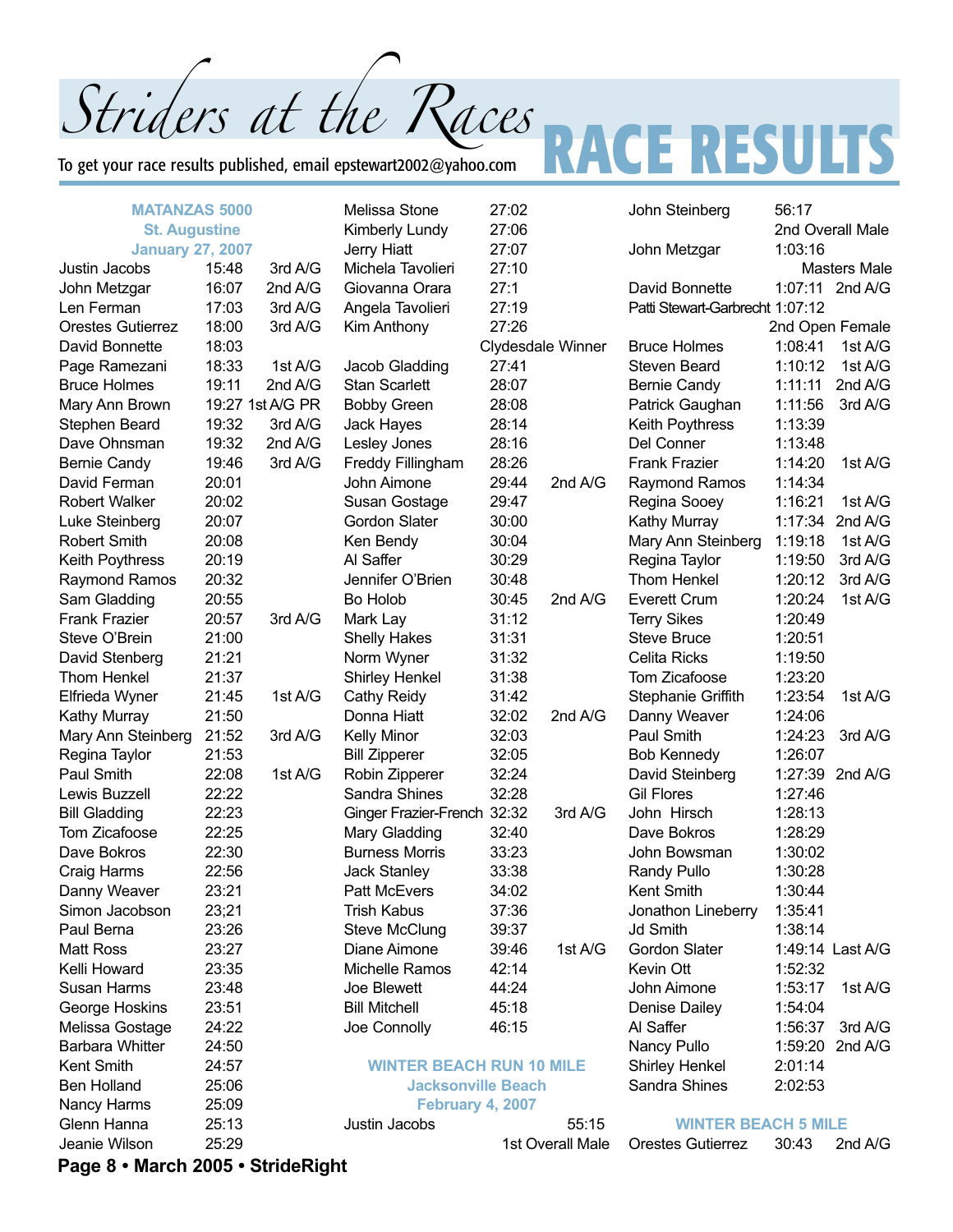| Sung Ho Choi           | 32:20   |                 |
|------------------------|---------|-----------------|
| Luke Steinberg         | 35:34   | 1st A/G         |
| Holly Turner           | 37:02   |                 |
| Paul Berna             | 41:00   |                 |
| Craig Harms            | 42:08   |                 |
| Nance Harms            | 42:09   | 2nd A/G         |
| Raymond Watkins        | 43:23   |                 |
| <b>Ben Holland</b>     | 43:59   |                 |
| Kimberly Lundy         | 45:04   |                 |
| John Gauer             | 46:21   |                 |
| Gary Ledman            | 46:41   |                 |
| Tamara Bowers          | 46:43   |                 |
| Doug Barrows           | 49:27   |                 |
| Lesley Jones           | 49:43   |                 |
| Kim Anthony            | 49:45   |                 |
| Jonie Davis            | 51:00   |                 |
| Vicki Choinski         | 52:06   |                 |
| <b>Kristy Matherne</b> | 54:22   |                 |
| Trish Kabus            | 1:05:21 |                 |
| Diane Aimone           | 1:07:57 | 1st A/G         |
| Joe Connolly           | 1:14:52 | 1st A/G         |
| George Obi             |         | 1:16:00 2nd A/G |
|                        |         |                 |

**HOLY SPIRIT 5 km Jacksonville**

**February 10, 2007** Gil Flores 25:01 1st A/G

#### **NEW MEMBERS**

Nancy Ayscue Traci Bane Edward Bermudez Ken Brinsko Meg Frey Kimberly Pierce Chris Rodatz Jeb Stewart

#### **RENEWING MEMBERS**

Terry & Elda Bell Rita Chilton Lois Corbett Darcy Daniel Elena Etter Patrick Gaughan Susan & John Gostage Joanne & Buddy Harris

Hal Higdon Kellie Howard Trish Kabus Gary Ledman George Martin Robert Meister Burness Morris Elbert & Linda Shubert Robert & Barbara Walker/Gilbert Bill Weaver

| Gil Flores                | 52:19                      |  |
|---------------------------|----------------------------|--|
| Norm Wyner<br>Nancy Pullo | 1:04:47 1st A/G<br>1:06:43 |  |
| Sandra Shines             | 1:10:34                    |  |

#### **PIRATES ON THE RUN 5 km**

| Craig Harms         | 23:15 | 1st A/G   |
|---------------------|-------|-----------|
| Susan Harms         | 24:34 | 1st A/G   |
| Nancy Harms         | 25:41 | 1st $A/G$ |
| <b>Kathy Conner</b> | 43:28 |           |

#### **5 POINTS OF LIFE HALF MARATHON**

**Gainesville**

**February 18, 2007**

|                                                    | Justin Jacobs | 1:11:04 3rd O/A |  |
|----------------------------------------------------|---------------|-----------------|--|
| <b>GASPARILLA DISTANCE CLASSIC 5K Danny Weaver</b> |               | 1:49:22 3rd A/G |  |

**University of San Francisco's Tom Caruso Run/Walk 5k San Francisco, CA February 18, 2007** Trish Kabus 38:12

Please sign the StriderMan after each race! Or email your times to Patti at epstewart2002@yahoo.com or mail them to her at 1513 Maple Leaf Lane, Orange Park, FL 32003

Sue & Darrell Whitworth

#### **MULTI-YEAR RENEWALS**

Robert Smith Melinda & Kevin Terry

| Please Print                                                                                                                                                                                                                                                                                                                                                                                                                                                                                                                                                                                                                                                                                                                                                                                                                                                                                                                                                                                                                          | <b>Application for Membership</b><br><b>FLORIDA STRIDERS TRACK CLUB</b>                                                                                                                                                              |              |                                                                                                               | New (<br>Renewal $\bigcap$ |                                                                               |
|---------------------------------------------------------------------------------------------------------------------------------------------------------------------------------------------------------------------------------------------------------------------------------------------------------------------------------------------------------------------------------------------------------------------------------------------------------------------------------------------------------------------------------------------------------------------------------------------------------------------------------------------------------------------------------------------------------------------------------------------------------------------------------------------------------------------------------------------------------------------------------------------------------------------------------------------------------------------------------------------------------------------------------------|--------------------------------------------------------------------------------------------------------------------------------------------------------------------------------------------------------------------------------------|--------------|---------------------------------------------------------------------------------------------------------------|----------------------------|-------------------------------------------------------------------------------|
|                                                                                                                                                                                                                                                                                                                                                                                                                                                                                                                                                                                                                                                                                                                                                                                                                                                                                                                                                                                                                                       |                                                                                                                                                                                                                                      |              |                                                                                                               |                            |                                                                               |
|                                                                                                                                                                                                                                                                                                                                                                                                                                                                                                                                                                                                                                                                                                                                                                                                                                                                                                                                                                                                                                       |                                                                                                                                                                                                                                      |              | # in Family 2008 2009 2010 2021 2022 2023 2024 2022 2023 2024 2022 2023 2024 2022 2023 2024 2022 2023 2024 20 |                            |                                                                               |
|                                                                                                                                                                                                                                                                                                                                                                                                                                                                                                                                                                                                                                                                                                                                                                                                                                                                                                                                                                                                                                       |                                                                                                                                                                                                                                      |              | Spouse's Name                                                                                                 |                            |                                                                               |
|                                                                                                                                                                                                                                                                                                                                                                                                                                                                                                                                                                                                                                                                                                                                                                                                                                                                                                                                                                                                                                       |                                                                                                                                                                                                                                      |              |                                                                                                               |                            |                                                                               |
|                                                                                                                                                                                                                                                                                                                                                                                                                                                                                                                                                                                                                                                                                                                                                                                                                                                                                                                                                                                                                                       |                                                                                                                                                                                                                                      |              |                                                                                                               |                            |                                                                               |
|                                                                                                                                                                                                                                                                                                                                                                                                                                                                                                                                                                                                                                                                                                                                                                                                                                                                                                                                                                                                                                       | E-mail <u>example and the contract of the contract of the contract of the contract of the contract of the contract of the contract of the contract of the contract of the contract of the contract of the contract of the contra</u> |              |                                                                                                               |                            | <b>Mail Application</b><br>with dues to:                                      |
| Date $\_\$                                                                                                                                                                                                                                                                                                                                                                                                                                                                                                                                                                                                                                                                                                                                                                                                                                                                                                                                                                                                                            |                                                                                                                                                                                                                                      | Annual Dues: | Family \$20<br>Single \$15<br>Junior (under 18) \$10<br>Senior (over 65) \$10                                 | O<br>O<br>O<br>$\circ$     | <b>Florida Striders</b><br>8559 Boysenberry Lane E.<br>Jacksonville, FL 32244 |
| I know and understand that running in and/or volunteering to work at FSTC races are potentially hazardous activities. I will not participate in club activities unless I am medically able and/or properly trained to do so. I<br>ty to safely complete a FSTC sponsored race. I assume all risks associated with running and volunteering to work in club races including, but not limited to, slip/trip/falls, contact with other participants, volunteers, or<br>ity, the conditions of the road and traffic on the course, all such risks being known and understood by me. Having read this waiver and knowing these facts and in consideration of your acceptance of my application for memb<br>waive, release, and agree to hold harmless the Road Runners Club of America, the Florida Striders Track Club and all sponsors, their representatives and successors from all claims or liabilities of any kind arising out of<br>ities may arise out of negligence or carelessness on the part of persons named on this waiver. |                                                                                                                                                                                                                                      |              |                                                                                                               |                            |                                                                               |

Barbara Whitter 27:44 3rd A/G Al Saffer 31:40 1st A/G

**GASPARILLA DISTANCE CLASSIC 15K RRCA STATE CHAMPIONSHIP Tampa February 17 2007** Patty Stewart Garbrecht 1:00:03 1st A/G Patrick Gaughan 1:04:10 4th A/G

**February 17,2007** Donna Hiatt 32:00 3rd A/G

**PIRATES ON THE RUN 10 km Fernandina Beach February 17, 2007** Randy Arend 41:44 1st A/G Del Conner 41:47 1st A/G Franf Frazier 43:24 1st A/G Elfrieda Wyner 45:05 1st A/G

Randy Pullo 50:50

Kathy Murray 1:10:35 Lewis Buzzell 1:13:14 Jerry Hiatt 1:31:29 Ken Bendy 1:44:17 Bob Tatum 1:46:00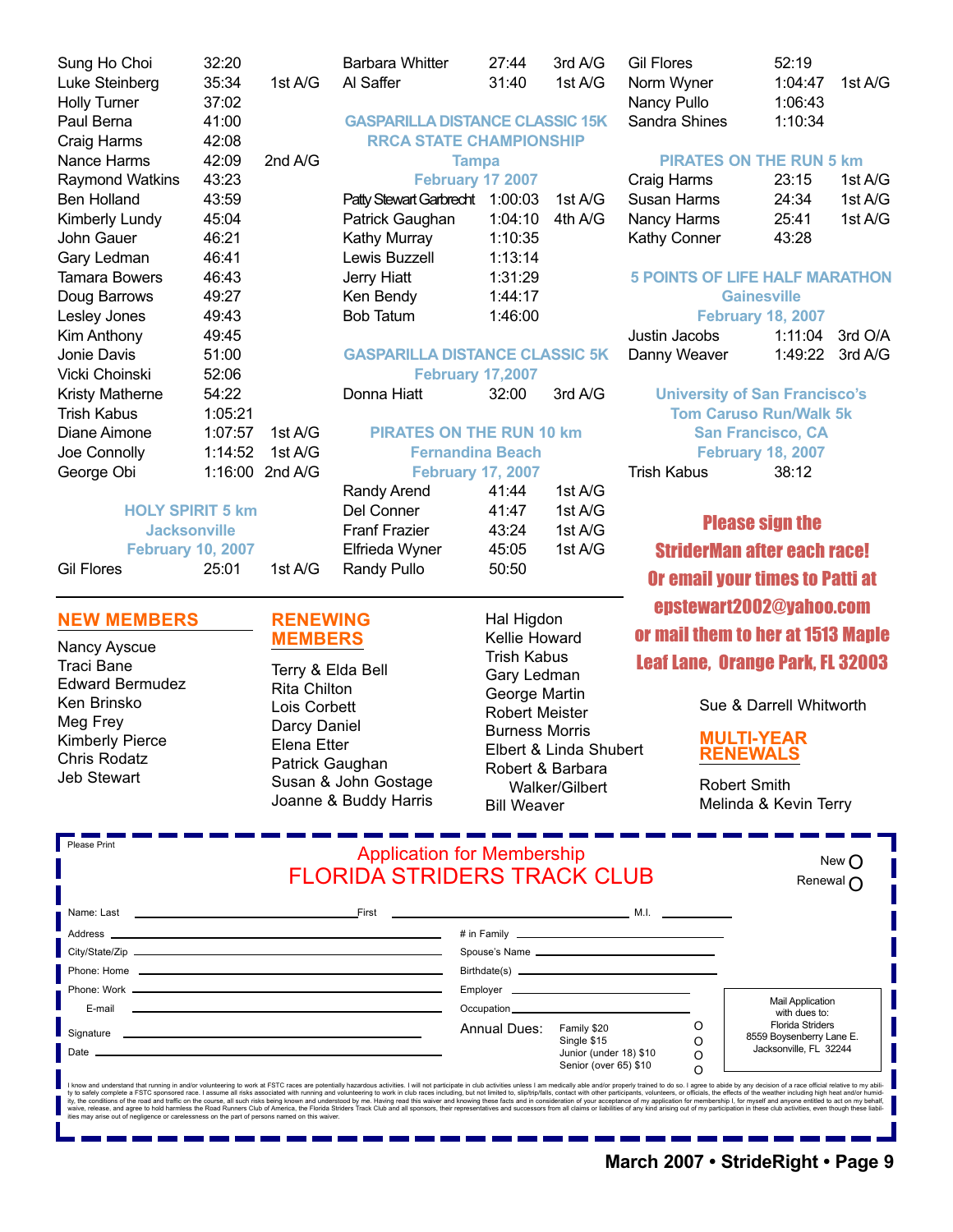# March 2007 Race Calendar

Published as a service. Accuracy is not guaranteed. If you would like your race listed: Contact either Ken Bendy, RRCA Southern Director (904) 278-2926 Email kbendy@aol.com or Mike Bowen, RRCA State Rep (N. Florida) 850-452-6711 (day) 850-3081953 (eve) Email Michael.s.bowen@gmail.com, website http://www.geocities.com/rrca\_north\_florida.

### for a NF list, with web links, see http://members.aol.com/rrcahtml/rrcacal.htm

| <b>DATE</b>                        | <b>EVENT</b>                                                                                                             | <b>TIME</b>    | <b>LOCATION</b>                                            | <b>CONTACT</b>                                                                            |
|------------------------------------|--------------------------------------------------------------------------------------------------------------------------|----------------|------------------------------------------------------------|-------------------------------------------------------------------------------------------|
| March 3                            | <b>Retro River Run 5K</b><br><b>Registration Closed-</b><br>2204 limit reached                                           | 5:00 p.m.      | Jacksonville Landing<br>Jax                                | (904) 731-1900<br>1st Place Sports                                                        |
| March 10                           | Gate River Run 5K/15K                                                                                                    | 8:00/8:30 a.m. | Jacksonville Municipal<br>(formerly Alltel) Stadium<br>Jax | (904) 731-1900<br><b>Jacksonville Track Club</b>                                          |
| March 17                           | Michlobe Ultra<br>Lighthouse 5K                                                                                          | 4:30 p.m.      | <b>Lighthouse Park</b><br>St. Augustine                    | (904) 824-3939<br>St. Augustine Lighthouse<br>Museum                                      |
| March 24                           | Guana River 50 km Trail<br>Run & 2 person Relay<br><b>USATF Florida Association</b><br><b>Ultra Running Championship</b> | 7:00 a.m.      | <b>Guana Reserve</b><br>Ponte Vedra                        | (904) 269-3820<br>GuanaTrail50KRD@comcast.net<br><b>Jacksonville Track Club</b>           |
| March 24                           | 30th Annual<br>Okefenokee Swamp Run<br>10K                                                                               | $9:00$ a.m.    | Laura S. Walker<br><b>State Park</b><br>Waycross, GA       | (912) 285-7748<br>kmcquaig@wayxcable.com<br>Okefenokee TC                                 |
| March 30                           | <b>JTC All Comers Track</b><br>Meet #1                                                                                   | 7:00 p.m.      | <b>Bolles School</b><br>7400 San Jose Blvd.<br>Jax         | (904) 388-7860/384-8725<br><b>Jacksonville Track Club</b>                                 |
| March 31                           | <b>Bob Cook</b><br><b>Memorial 5K Run</b><br><b>Against Skin Cancer</b>                                                  | 8:30 a.m.      | Sea Turtle Inn<br><b>Atlantic Beach</b>                    | (904) 731-1900 or (203)<br>878-8648<br><b>Skin Cancer Foundation</b>                      |
| <b>April 14</b><br><b>NEW DATE</b> | <b>Run to the Sun 8K</b><br><b>FUN RUN</b>                                                                               | 8:00a.m.       | <b>Kennel Club</b><br><b>Orange Park</b>                   | $(904)$ 213-7758<br>ghall32447@aol.com<br><b>Florida Striders</b><br><b>Track Club</b>    |
| <b>May 28</b>                      | <b>Memorial Day 5K</b><br><b>FUN RUN</b>                                                                                 | 8:00a.m.       | <b>Spring Park</b><br><b>Green Cove Springs</b>            | $(904) 545 - 4538$<br>Dbokros@comcast.net<br><b>Florida Striders</b><br><b>Track Club</b> |

 $\text{FVI}$ ...if anyone is interested in any of the running camps at ZAP Fitness in Blowing Rock, NC, their website is www.zapfitness.com. I was up there a couple of weeks ago vacationing and I visited the running center. It's a great place in a beautiful area with camps for all levels of running. I was impressed and I would recommend their center for anyone who is interested. *-Mike Ryan*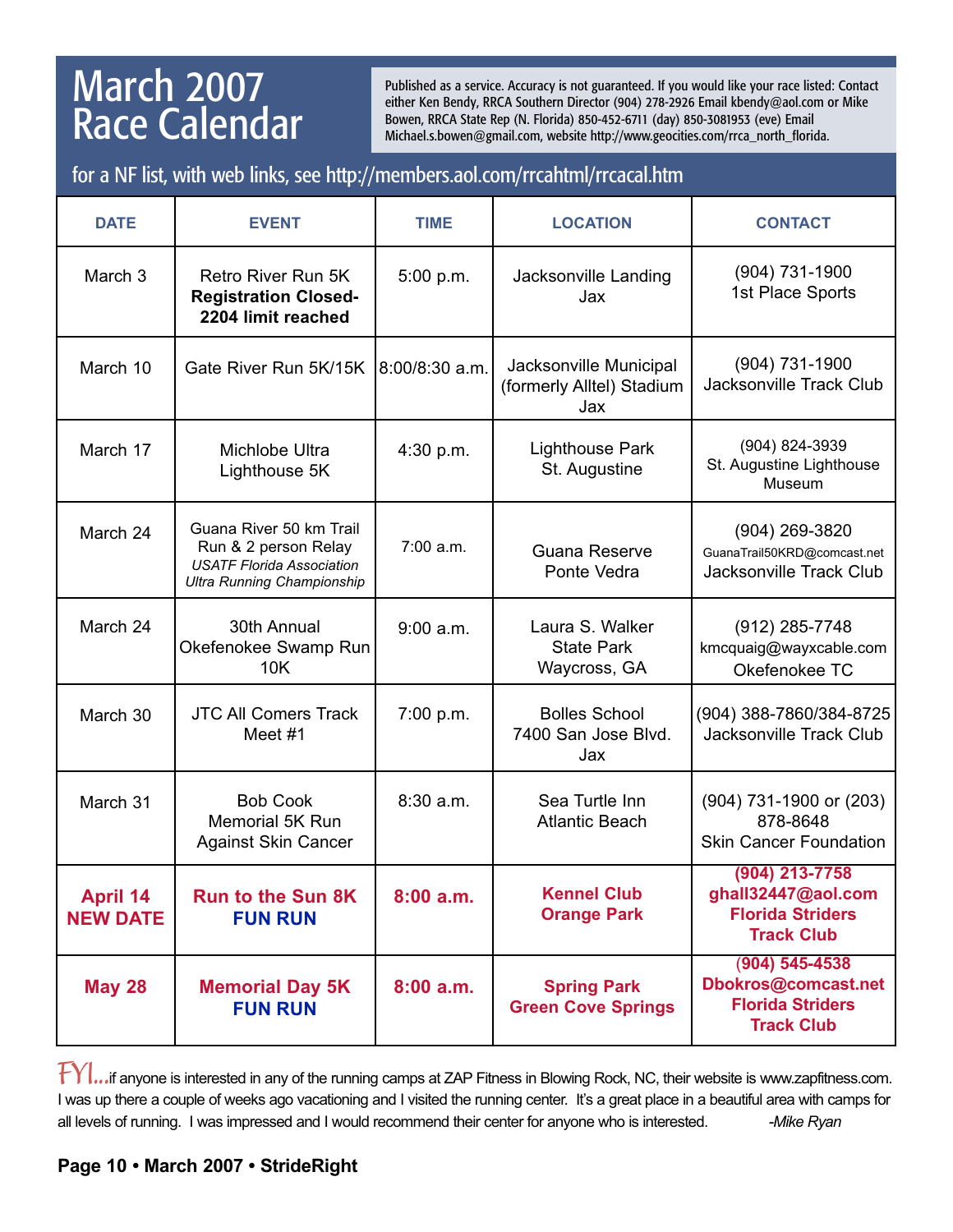# Pacing with Patti BY BY PATTI STEWART-GARBRECHT

Well it seems that the spring racing season is in full swing already with plenty of race results to report. We are all gearing up for the Gate River Run and hopefully I am finding everyone healthy, happy and ready to have a great race on March 11th.

We'll start with **Matanzas 5000** on 1/27/07, one of the largest and fastest 5K's in the state. It comes as no surprise that **Justin Jacobs** was our fastest male Strider in a time of 15:48. Justin's time was good enough for 3rd in his age group which shows just how competitive the men's field was. Justin was followed by **John Steinberg** in 15:59 winning the Male Masters title and **John Metzgar** in 16:40. Our fastest female Strider was **Mary Ann Brown** AKA "Tiny Dynamo" running 19:27 while winning her age group. Other age group winners include **Page Ramezani, Elfrieda Wyner** and **Paul Smith**. **Mary Ann Brown** and **David Bonnette** both reported PR's

Next up is the **Winter Beaches 10 mile** run on February 4th at Jacksonville Beach. I have always shied away from running this race, since I think 10 miles is way to far to run in the sand and wind. But to my surprise, it was a perfect day with temps in the high 50's and the sand and

the wind just weren't that bad after all. Winning the 10 mile race outright was our very own Strider **Justin Jacobs** in a time of 55:15. **John Steinberg** was about a minute back

in 56:17 for second place. **John Metzgar**, nursing an injury, won the Masters Male title in a time of 1:03:16. In the women's race, I managed to run 1:07:11 in the wind and sand with my very loyal running partner to win 2nd overall. **Regina Sooey, Kathy Murray** and **Mary Ann Steinberg** weren't too far behind. Age group winners in the 10 mile race include **Bruce Holmes, Steven Beard, Frank Frazier, Regina Sooey, Mary Ann Steinberg, Everett Crum, Stephanie Griffith** and **John Aimone**.

In the **5 mile** (only half the fun) **Winter Beach Run** companion race, **Orestes Gutierrez** was our top male Strider in a time of 30:43 followed by **"Bruce" Sung Ho Cho**i in 32:20. Our fastest female Strider was **Holly Turner** in a time of 37:02. **Luke Steinberg, Diane Aimone** and **Joe Connoll**y all won their respective age groups.

On February 10th a hand full of Striders ran the **Holy Spirit 5K** in Jacksonville. **Continued on following page**

#### **Just for Children Ages 9 – 14, Saturday May 5th 2007**

# **Hershey Track & Field District Championship at the Orange Park High School Track**

Do your children enjoy fun competition? We have a great event for you so mark your calendars now! The Hershey Track & Field Championship involves six different events for children aged 9 to 14 years old (birth certificates are required at registration, which begins at 8:30 a.m.) on Saturday May 5 th at the Orange Park High School Track. Anyone in Northeast Florida can compete who has not been in another local Hershey Meet this year. There is no charge for the children to compete. The top two finishers in each event qualify for the state championship on June 23rd in Gainesville, Florida . State winners are entered in a regional pool and become eligible for selection to a Regional Team, which will travel free to Hershey, Pennsylvania, to compete in the North American Final later this summer. Participants can compete in three events (two running and one field or two field and one running). Events include the 50-meter dash (9-10), 100-meter dash (all ages), 200 meter dash (all ages), 400-meter dash (9-10, 11-12), 800 meter run (11-12, 13-14), 1600-meter run (13-14), 4x100 meter relay (all ages), standing long jump (all ages), and softball throw (all ages). We will have more information on the Florida Strider website, www.FloridaStriders.com, soon which will have the application, how to pre-register, and more information on the state meet as soon as they are available in March. This event is sponsored by the Florida Striders. Please call James May, a Strider himself with four children , for more information at 779-6105. If you would like to help with this great event, please contact Kim Hoyt at 904-505-4774 or KimHoyt@comcast.net ●.

**RUNNER'S QUIZ Answers. Questions appear on page 4.** 1. Five miles is 8,045 meters long. 2. A mile is 9 meters farther than 1600 meters. 3. 5000 meters is 5,468 yards, 188 yards more than three miles, and 12 yards longer than 3.1 miles. 4. Hand-held stopwatch times are notoriously "fast" due to reaction time and errors in usage. A hand time of 11.21 is rounded to 11.3 and then 0.24 seconds is added to approximate a time recorded by a fullyautomatic system (FAT). 5. The route varies from year to year but ranges between 54 to 56 miles. The 2007 race is slated for 89 kilometers (55.3 miles). Thirteen thousand people run this annual ultramarathon.(\*)

(\*)—The term "Ultramarathon" was coined by U.S. Olympic marathoner Ted Corbitt, father of Jacksonville's Gary Corbitt, in the 1950s.